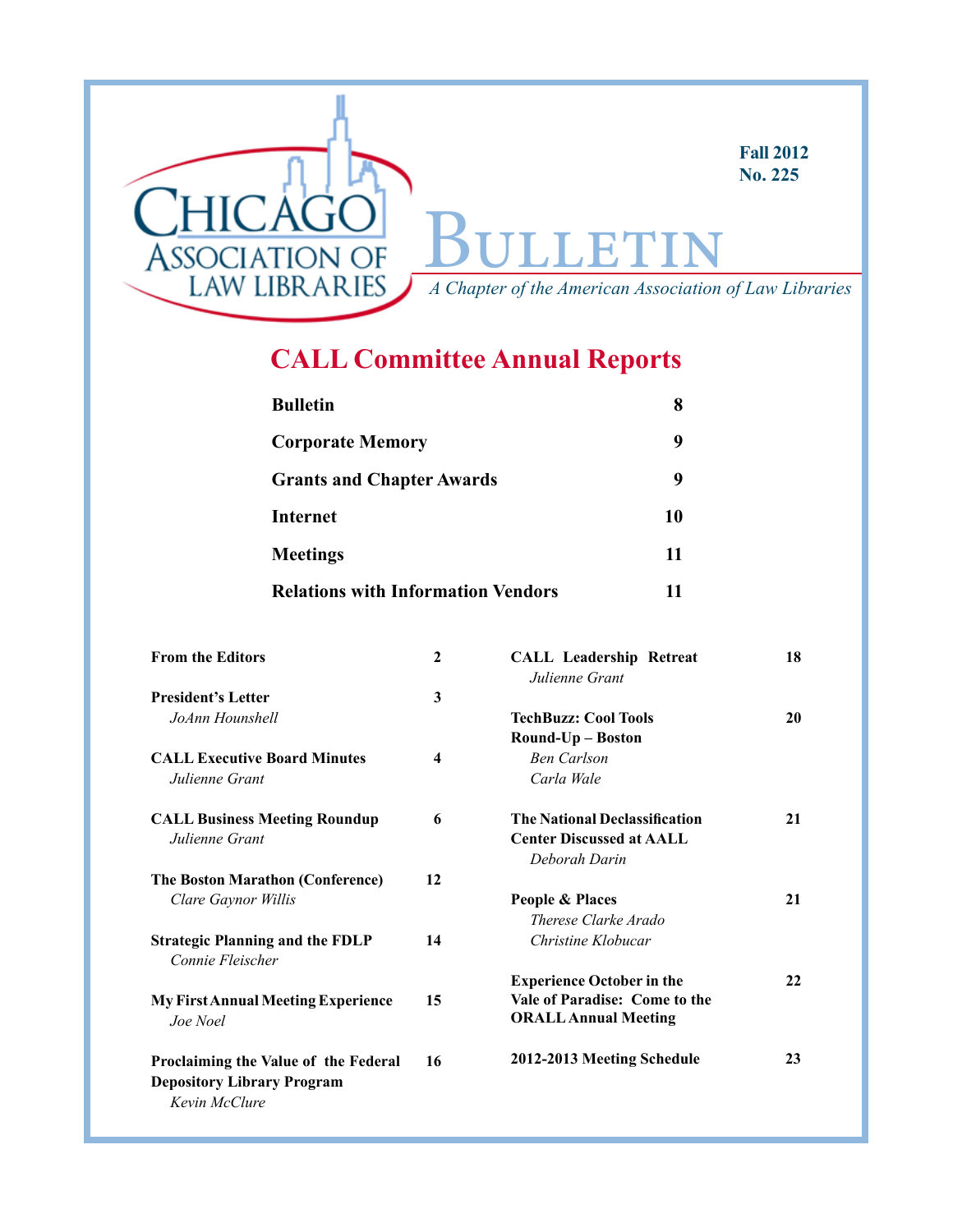

# **FROM THE EDITORS**  $\parallel$  The *CALL Bulletin*, the official publication of the Chicago





#### Dear CALL members,

It is autumn. Even in the law firm world (I think!), the pace picks up after Labor Day. There's a sense of summer's over. People are back from vacation, have caught up with their email, and it's time to focus on work. Law schools are greeting a new class of 1Ls and welcoming back the students who were brand new only a year or two ago.

CALL also celebrates

a new year of serving our membership. This issue includes annual reports from CALL committees cataloging the work they completed over the last year, and setting out goals and initiatives for the coming year. Pursuant to our new policy, we include links to the Committee membership for 2012-2013, and to the website guidelines and discussion forum policies. These are permanently posted on the CALL website.

Also included in this issue are articles about government information policy, advocacy for public access to legal information and other issues important to law librarianship, and experiences at the AALL Annual Meeting in Boston. Maribel Nash provides information about the upcoming ORALL meeting at Valparaiso and Julienne Grant recaps the CALL Leadership Retreat held in August.

The new year also brings a change in editors at the Bulletin. Tom Keefe has signed off, and his work is being ably continued by Kevin McClure of ITT Chicago-Kent Law Library. Welcome, Kevin!

We hope you enjoy the Fall issue and look forward to seeing you at the September Business Meeting!

Margaret Schilt and Kevin McClure, Co-Editors

Association of Law Libraries (CALL), is published four times a year and is provided to active members as a benefit of membership. CALL does not assume any responsibility for the statements advanced by the contributors to the *CALL Bulletin*, nor do the views expressed in the *CALL Bulletin* necessarily represent the views of CALL or its members.

Contributions to the *CALL Bulletin* are always welcome. Please be advised that contributions submitted for publication are subject to editorial review. The *Bulletin* editors have the discretion to decline to publish articles. Direct questions, articles, or other items of interest to the co-editors:

#### Kevin McClure

Research & Government Documents Librarian IIT Chicago-Kent College of Law Library 565 W. Adams St. Chicago, IL 60661 Phone: 312-906-5620 Fax: 312-906-5679 kmcclure@kentlaw.iit.edu

#### Margaret Schilt

University of Chicago D'Angelo Law Library 1211 E. 60th St.. Chicago, IL 60637 Phone: 773-702-6716 Fax: 773-702-2889 mduczyns@uchicago.edu or schilt@uchicago.edu

Deadlines for submitting articles and advertising:

| Deadline   |
|------------|
| August 1   |
| November 1 |
| February 1 |
| May 1      |
|            |

Advertising matters should be directed to: Christina Wagner Foley & Lardner 321 N. Clark St., Ste. 2800, Chicago, IL 60610 Phone: 312-832-4317 Fax: 312-832-4700 [cwagner@foley.com](mailto:cwagner@foley.com)

For CALL membership information, please contact: Therese Clarke Arado David C. Shapiro Memorial Law Library Northern Illinois University DeKalb, IL 60115 Phone: 815-753-9497 tclarke@niu.edu

Anyone who wishes to reprint or republish any part of the *CALL Bulletin* must have prior written approval from the *CALL Bulletin* editors. Anyone who wishes to reprint or republish an entire article from the *CALL Bulletin* also must have prior written approval from the author of the article. If the reprinted or republished material includes the CALL logo or is intended for commercial purposes, then additional prior written approval must be obtained from the CALL Executive Board.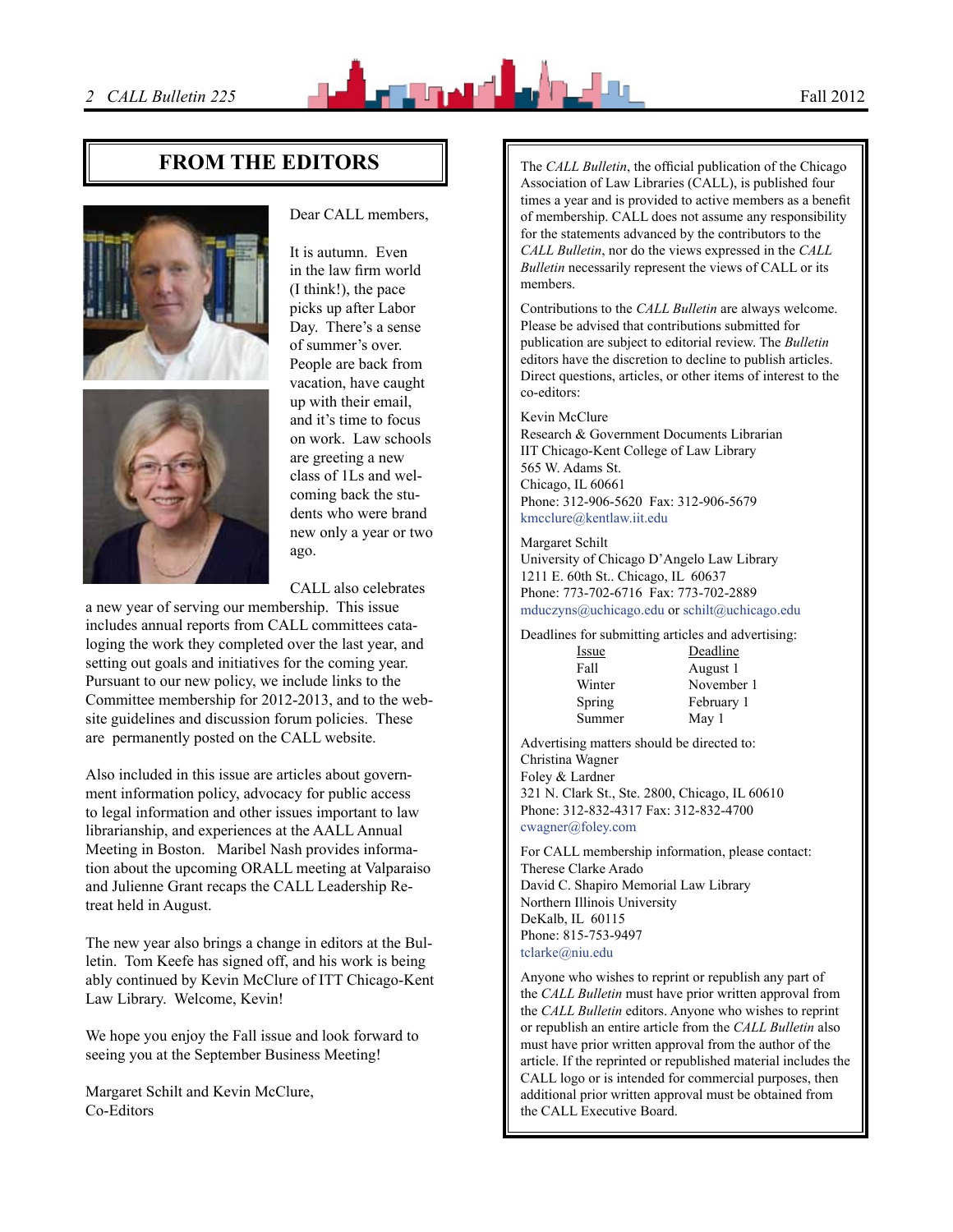

# **PRESIDENT'S LETTER By JoAnn Hounshell, IIT Chicago-Kent College of Law jhounshell@kentlaw.iit.edu**

Dear Colleagues,

Another CALL year has begun! Thank you for allowing me the opportunity to serve as CALL President. My hope is that this association continues to provide the membership with valuable opportunities. The success of this association relies on the involvement of the membership. I am happy to report that there were a record number of committee volunteers this year!

A leadership retreat was held on August

9 for all CALL committee chairs. Kathryn Deiss from ALA served as the facilitator for this meeting of the CALL 'brain trust". The focus of the retreat was to re-evaluate what CALL offers to the membership and identify opportunities for committees to collaborate in offering improved services.

Ideas discussed ranged from how CALL could provide more/better professional development opportunities to how the association could make better use of social media to keep the membership informed of public policy issues, new products, and issues of general interest to librarians. Two big questions were identified for continued discussion: 1) What CALL resources are available that will help our members become better law librarians? 2) How can law librarians remain viable when the legal profession is so unpredictable?



Over the next 9 months, there will be a rollout of an online form for employers to post employment opportunities. No longer will job seekers or employers need to wait a week to see employment postings. Also, the Placement/Recruitment and Continuing Education Committees will be offering a program on finding employment opportunities in today's job market. Over the next year, the challenge for most committees will be to make greater use of social media to get CALL information to the membership and the legal community.

Mark your calendars! The dates for the CALL Business Meetings are:

September 20, 2012 November 15, 2012

February 20, 2013 May 15, 2013

Please join your colleagues on September 20, 2012 for the CALL Business Meeting at Petterino's. Our guest speaker will be Rob Warden, Executive Director of the Northwestern University Law School Center on Wrongful Convictions.

 I look forward to seeing everyone at the next CALL Business Meeting!

JoAnn Hounshell CALL President, 2012/2013

## **Website Guidelines, CALL Committees, and Discussion Forum Policies**

Pursuant to the recommendations of the *CALL Bulletin* Special Committee, the Website Guidelines, the list of current members of CALL Committees and the Discussion Forum Policies will no longer be published in the *Bulletin.* They are published on the CALL website:

Website Guidelines: [http://new.chicagolawlib.org/?page\\_id=128](http://new.chicagolawlib.org/?page_id=128) CALL Committees: [http://new.chicagolawlib.org/?page\\_id=103](http://new.chicagolawlib.org/?page_id=103) Discussion Forum Policies: [http://new.chicagolawlib.org/?page\\_id=143](http://new.chicagolawlib.org/?page_id=143)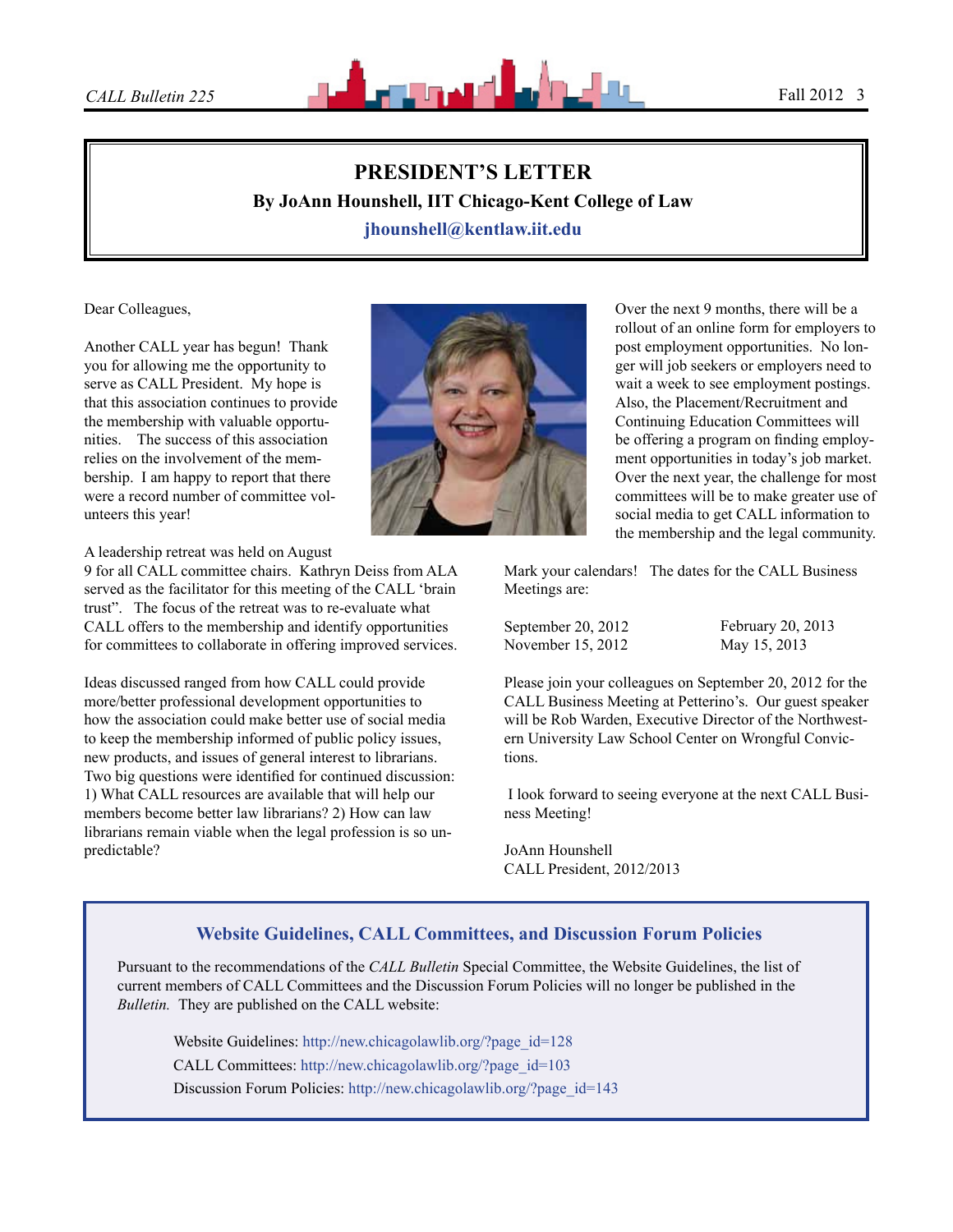

# **CALL Executive Board Minutes**

**By Julienne Grant, Loyola University Chicago School of Law Library**

**[Jgrant6@luc.edu](mailto:Jgrant6@luc.edu)**

*Complete, up-to-date meeting minutes are available here: [http://new.chicagolawlib.org/?page\\_id=619.](http://new.chicagolawlib.org/?page_id=619) Members who would like hard copies of any meeting minutes should contact Julienne Grant (*[Jgrant6@luc.edu](mailto:Jgrant6@luc.edu)*, 312-915-8520), Secretary,*

#### **2011-2012 CALL EXECUTIVE BOARD MEETING**

AALL Headquarters, 105 W. Adams St., Suite 3300 (enter on Clark St.) May 8, 2012, 9:00 a.m.

**Board Members Present:** Julia Jackson, JoAnn Hounshell, Heidi Kuehl, Denise Glynn, Julienne Grant, Todd Ito, Susan Retzer

#### **Board Members Absent:** None

**Incoming Board Members Present:** Maribel Nash (Vice-President/President Elect), Barry Herbert (Treasurer)

#### **Summary:**

### **Treasurer's Report (Section IV):**

- 1. Harris Bank Balance as of April 30, 2012: \$28,342.33
- 2. Net Income, April 2012: (\$274.59)
- 3. Membership numbers as of April 30, 2012: 294 (25 new members, 269 renewals)

## **Significant Actions:**

The Board approved, via an earlier e-mail vote, the expenditure of \$256.60 for a two-year extension of the CALL laptop's hardware warranty. For purchasing a two-year extension, Dell will provide a \$75.00 e-gift card that the Board agreed should be utilized to purchase a case for the laptop. (VI. Old Business, c.)

The Committee on Committees submitted its final *Report* to the Board, which is included as an addendum to these minutes. The incoming Board will address the Committee's findings and recommendations as articulated in the *Report.* The Board voted to formally disband the Committee. (VII. New Business, a.)

The Board voted to continue the practice of including an entry for CALL in *Sullivan's Law Directory.* There is no charge for CALL's inclusion in the Directory. (VII. New Business, b.)

**Policy:** The Board agreed with the Bulletin Special Committee's recommendations pertaining to the future of the *CALL Bulletin.* Specifically, that the publication should remain in a PDF format and that some content may be concurrently placed on a blog available on the CALL website. (VI. Old Business, a.)

The Board voted unanimously to combine the Internet and Public Relations Committees to form a single committee. The new committee will temporarily be named the Public Relations Committee until new members of this committee propose a name. (VII. New Business, a.)

#### **2012-2013 CALL EXECUTIVE BOARD MEETING**

AALL Headquarters, 105 W. Adams St., Suite 3300 (enter on Clark St.) June 11, 2012, 9:00 a.m.

**Board Members Present:** JoAnn Hounshell, Julia Jackson, Maribel Nash, Julienne Grant, Barry Herbert, Susan Retzer, Pam Cipkowski

#### **Board Members Absent:** None

#### **Summary:**

#### **Treasurer's Report (Section IV):**

- 1. Harris Bank Balance as of May 31, 2012: \$28,871.75
- 2. Net Income, May 2012: \$1,198.05
- 3. Membership numbers as of May 31, 2012: 294 (breakdown not available)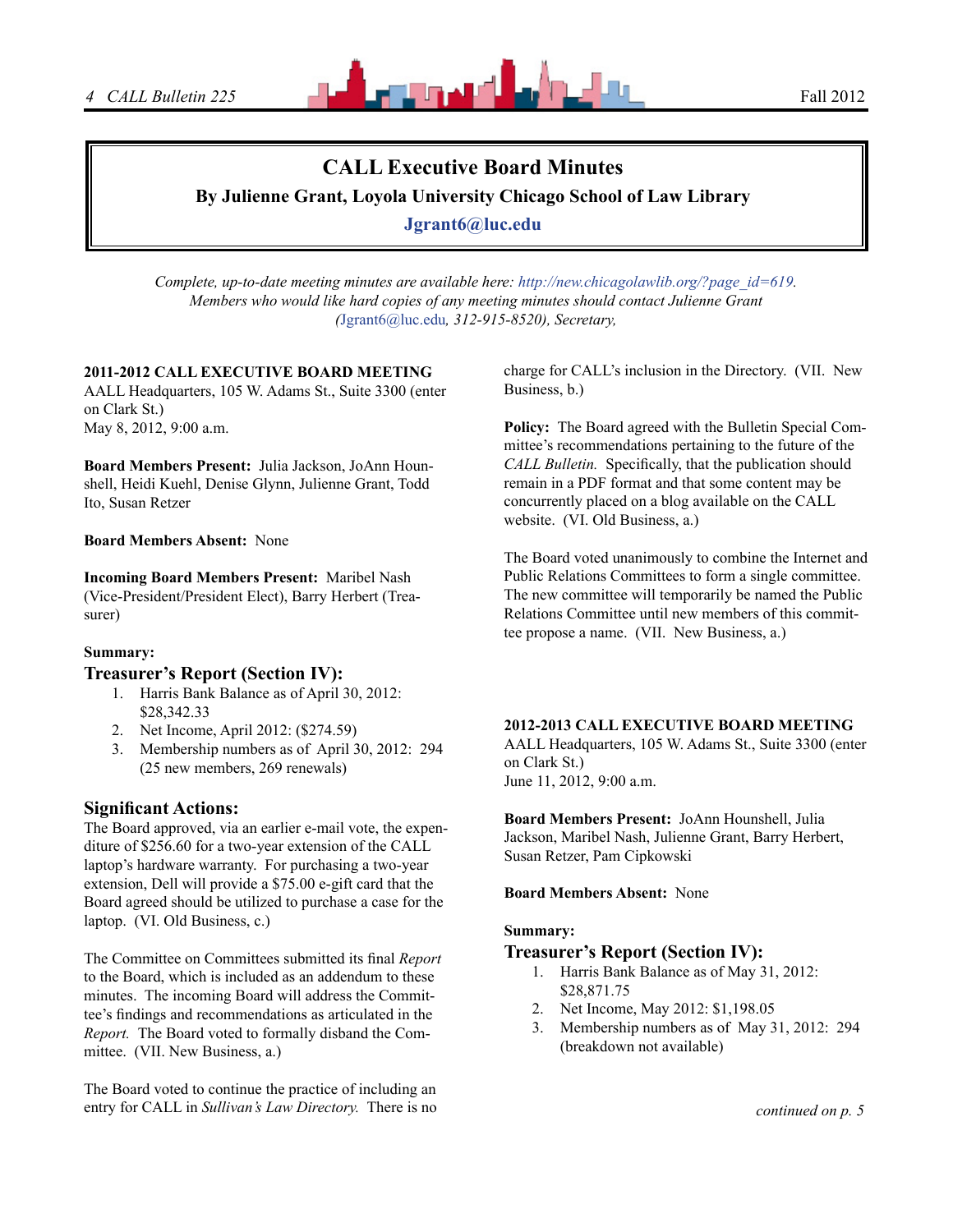

## **CALL Executive Board Minutes** *cont. from p. 4* The Board approved a proposal that the cash collection

### **Significant Actions:**

The Board approved the following dates for the 2012- 2013 CALL Business Meetings via an earlier email vote: September 20, 2012, November 15, 2012, February 20, 2013, and May 15, 2013. (VIII. New Business a.)

The Board approved the 2012-2013 Committee assignments. (VIII. New Business, b.)

The Board approved a proposed budget for the CALL Leadership Training on August 9, 2012: \$750.00 to Kathryn Deiss and \$300.00 for breakfast. (VIII. New Business c.)

taken at the forthcoming September 20, 2012 Business Meeting be donated to the American Cancer Society in memory of Jean Wenger's brother, or in the name of her family. (VIII. New Business g.)

Policy: CALL Committees that survey the membership for any reason must use CALL's *SurveyMonkey*  subscription. A record of the responses to such surveys must be submitted to CALL for placement in a permanent archive of survey responses. (VIII. New Business e.)

**Procedure:** A procedure pertaining to how CALL email addresses are transferred will be incorporated in the *CALL Handbook.* (VIII. New Business f.)

# **AALL2go Pick of the Month**

AALL's Continuing Professional Education Committee presents the AALL2go pick of the month: [Accounting -](http://aall.sclivelearningcenter.com/index.aspx?PID=6278&SID=121439)  [Prepare for Your Future](http://aall.sclivelearningcenter.com/index.aspx?PID=6278&SID=121439).



Do you need to learn how to read a balance sheet, an income statement, or interpret cash flows? Perhaps you yearn for a better understanding of financial auditing processes or more insight into how funds are allocated in your organization. Spencer Simons, director of the O'Quinn Law Library at the University of Houston, reviews the basics of accounting reports and procedures to help law librarians better understand the terminology and accounting processes used by the financial managers in their organizations.

Why should law librarians have a better sense of accounting principles? Law librarians who understand the drivers of financial decisions in their organizations will better equip themselves to work effectively within the budgeting process. Many law librarians also do business intelligence research and find themselves working with unfamiliar language.

This 69-minute audio program was presented at the AALL Annual Meeting in Denver on July 12, 2010, and is available free to members on AALL2go

**Find this and more than 100 other free continuing education programs and webinars for AALL members on [AALL2go](http://aall.sclivelearningcenter.com/)!**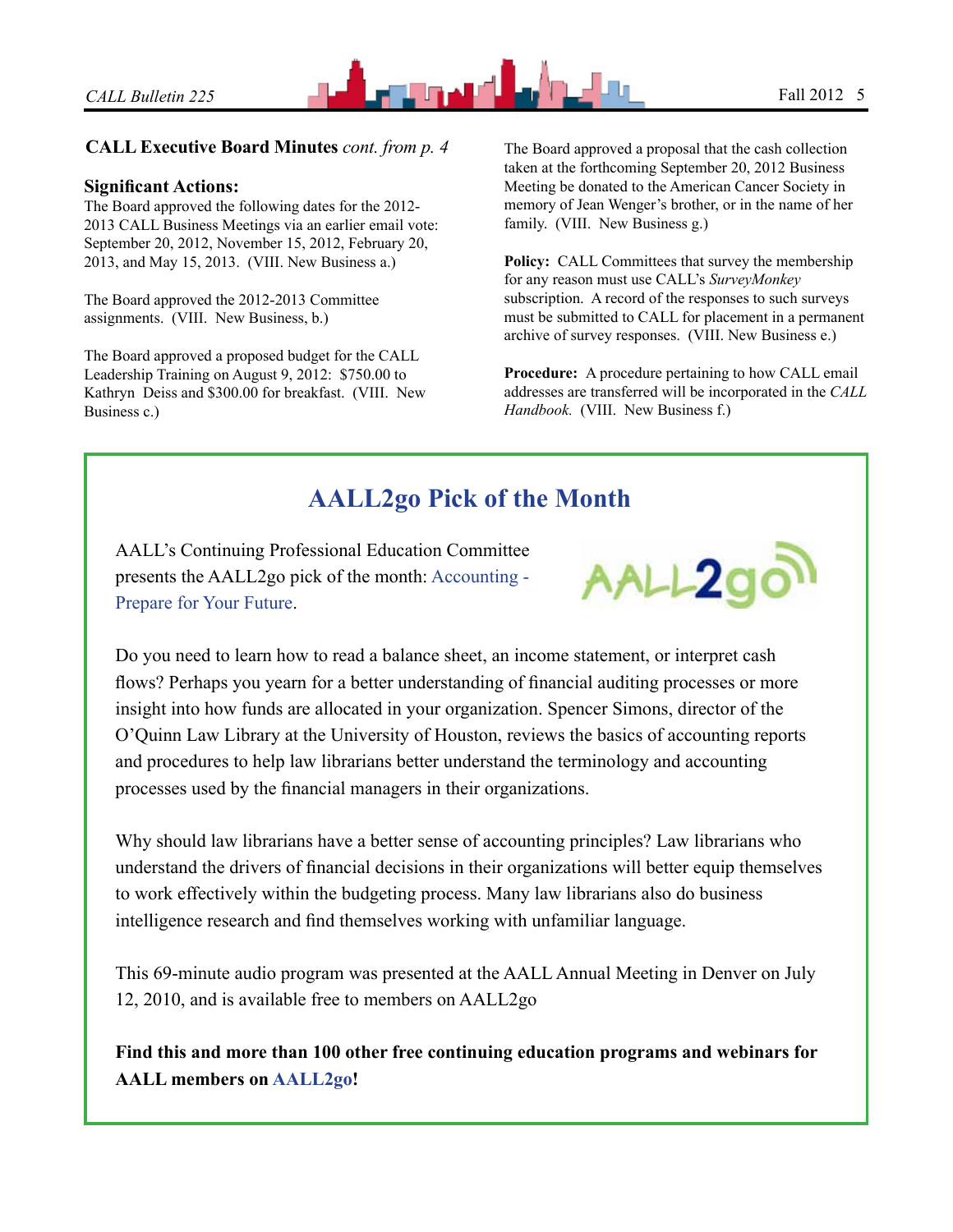

# **CALL BUSINESS MEETING ROUNDUP By Julienne Grant, Loyola University Chicago School of Law Library**

**Jgrant6@luc.edu**

The final business meeting of the 2011-2012 CALL year was held at Buca di Beppo (521 N. Rush) on May 16th. The Community Service Committee collected books for [Open Books](http://www.open-books.org/) and cash for [Sit Stay Read](http://www.sitstayread.org/). Cash donations at the meeting totaled \$211.00 (the largest cash collection of the year). Wolters Kluwer sponsored the meeting, and LexisNexis sponsored the door prizes.

CALL President Julia Jackson opened the meeting at noon, welcomed the attendees, and commented on the large turnout. She thanked the 2011-2012 CALL Committee Chairs and members and also expressed CALL's gratitude to Tom Keefe for his two years serving as Co-Editor of the *CALL Bulletin*. Julia also recognized retiring, incoming, and current CALL Board members. In addition, Julia recognized new CALL members in attendance and asked them to stand. She next introduced Barbara Shomaker, a Board member from Sit Stay Read, who thanked CALL for its ongoing support and encouraged attendees to learn more about the organization by going to its website.

At 12:30, CALL Vice President/President-Elect JoAnn Hounshell thanked Wolters Kluwer for its sponsorship and introduced two of the publisher's representatives. JoAnn said that this was Wolters Kluwer's  $10<sup>th</sup>$  year sponsoring CALL's May Business Meeting. Michael Gregory, Director of Academic Services for Wolters Kluwer, spoke briefly and indicated that his company was trying to approach the law school market in a different way—with the goal of creating a better connection between classrooms and libraries. He expressed Wolters Kluwer's gratitude to CALL and its members.

JoAnn then introduced the meeting's featured speaker, AALL President Darcy Kirk. Ms. Kirk is Associate Dean for Library & Technology and Professor of Law at the University of Connecticut School of Law. Before joining the University's law faculty in 1996, she worked at Harvard University's Widener Library, served in several positions at the Boston College Law Library, and was the Associate Law Librarian for Public Services at Georgetown University Law Center. A graduate of Vassar College, Ms. Kirk received a law degree from Boston College, and an MLS and MBA from Simmons College.

Ms. Kirk began her presentation by thanking JoAnn for the invitation to address CALL. She also congratulated Judith Gaskell and Susan Siebers –this year's recipients of CALL's Lifetime Achievement in Law Librarianship Award. She extended greetings from the AALL Board and also presented Julia with a letter on behalf of the Board extending its congratulations on the occasion of CALL's 65<sup>th</sup> Anniversary.

Ms. Kirk then shared some insight into what it's like to be AALL President and the time commitment involved. She emphasized that her Presidency has been building on AALL's rich past, but she has also been devoted to moving the Association forward. As an example of what she has been doing during her term, Ms. Kirk detailed her experience in advocating for the Uniform Electronic Legal Material Act (UELMA) in her home state of Connecticut. She encouraged all attendees to get involved in state advocacy.

The speaker also discussed the AALL Annual Meeting and how AALL is working to prevent this event from becoming "stale" and ensuring that it is the best educational experience for attendees. She indicated that AALL hired a consulting firm last year to examine and review the Annual Meeting. Firm representatives attended last year's meeting in Philadelphia and then made recommendations to the AALL Board. As a result, there will be more roundtables at this year's meeting, as well as a closing luncheon with a speaker. AALL's Annual Meeting Program Committee will also be thinking more broadly going forward. The Annual Meeting will be held in Chicago in 2016, so CALL members will have no excuse not to attend that year!

Ms. Kirk also mentioned the two-day AALL "Futures Summit" that she attended last November that looked at such issues as communication, member engagement, mentoring, and leadership development. The following goals emerged from this Summit: 1) advance the relevancy of law librarianship; 2) increase transparency in communication; 3) improve AALL's responsiveness to new members; and 4) provide cross-pollination between dif-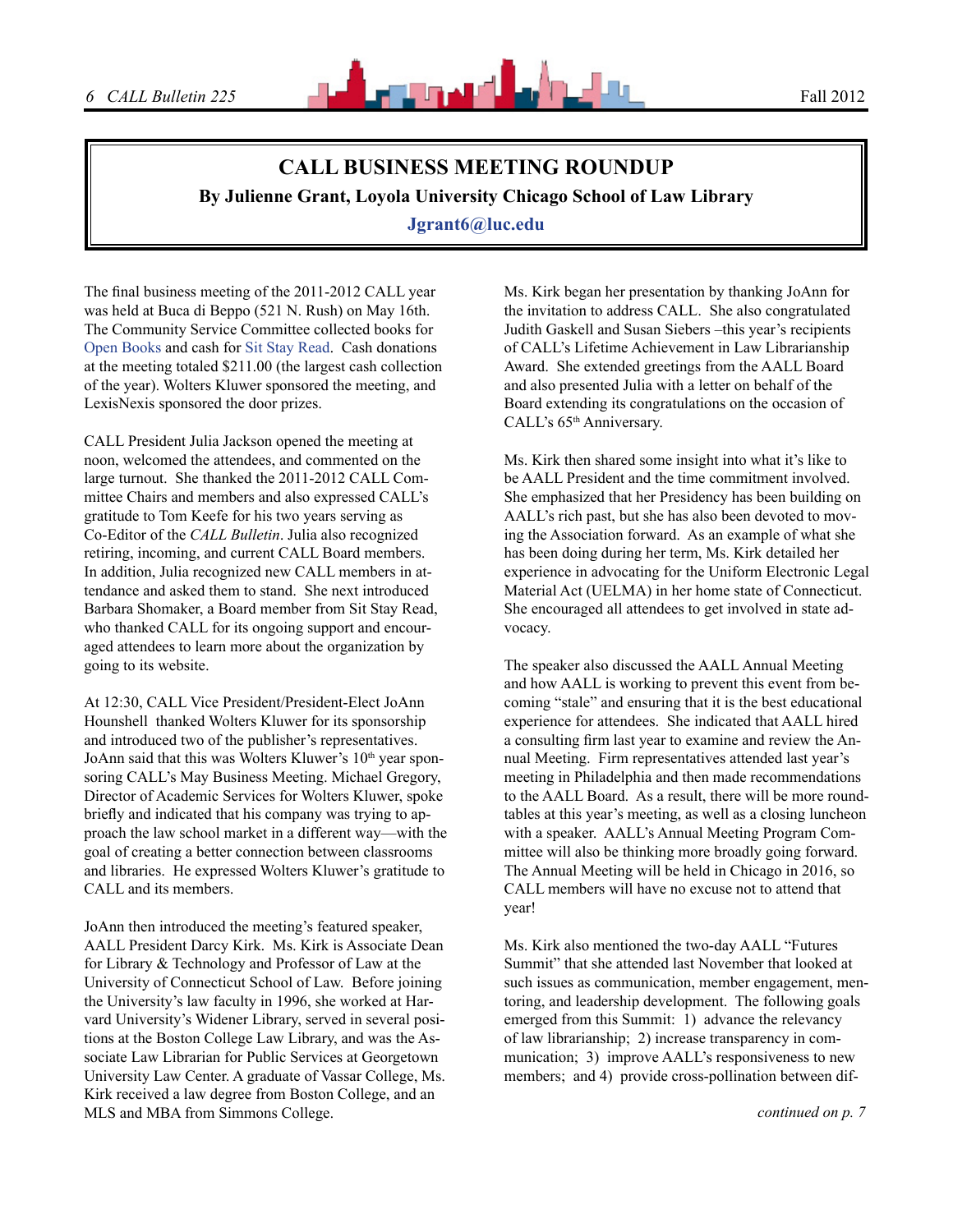

## **CALL Business Meeting Roundup**

*cont. from p. 6*

ferent types of law libraries. She encouraged attendees to email her or AALL with comments and/or ideas about the organization.

After Ms. Kirk's talk ended, Heidi Kuehl, Chair of the Grants & Chapter Awards Committee, presented CALL's Lifetime Achievement in Law Librarianship Award jointly to Judith Gaskell and Susan Siebers. Heidi described Judy as an "exemplary and innovative professional" who spent 20 years at DePaul, and then went on to spend eight years as the Librarian of the U.S. Supreme Court before her retirement last year. Judy has been a member of CALL since 1974, has served on numerous CALL Committees, was a member of the CALL Executive Board for three years, and served as CALL's President from 1983-1984. Heidi also added that Judy has been active in AALL, AALS, the Federal Libraries and Information Center Committee, and LLMC-Digital. Judy briefly addressed the attendees and said she will continue to be active in CALL during her retirement years.

Heidi next introduced Susan Siebers, the second recipient of the Lifetime Achievement in Law Librarianship Award, who retired in January from Katten Muchin Rosenman LLP. Susan spent over 30 years at Katten and has been a member of CALL and AALL since 1979. She has served on numerous CALL Committees, was on the CALL Board from 1988-1991, and served as President from 1989-1990. Heidi described Susan as a "visionary" who was instrumental in creating the CALL Corporate Memory Committee and developing the *CALL Policy Log*. Heidi also noted that Susan served as AALL Secretary from 1996-1999. Susan briefly addressed the attendees and said it had been an honor to be a part of CALL. She said she will also continue to be active in CALL during her retirement.

Heidi then presented the Agnes and Harvey Reid Award for Outstanding Contribution to Law Librarianship to Sharon Nelson of Northern Illinois University's David C. Shapiro Memorial Law Library. Citing Sharon's contributions to the development of CALL's new website, Heidi described her "exemplary service and work." Sharon addressed the audience and indicated she was sharing the award with members of the Internet Committee.

Next, Heidi presented the Award for Outstanding In-House Publication to the IIT Downtown Campus Library (Chicago-Kent) for its QR Code sign series created by Scott Vanderlin and administrative law video created by Clare

Willis and Scott Vanderlin. Clare and Scott accepted the award and recognized members of the Chicago-Kent staff who contributed to the development of the winning entries.

Heidi then announced the winners of the 2011-2012 CALL Grants: Maribel Nash (Northwestern) who attended the ABA Tech Show, and Konya Lafferty (Supreme Court of Illinois), Joe Noel (Northwestern), and Clare Willis (Chicago-Kent), who will be attending the AALL Annual Meeting in Boston this year.

Julia next asked for any CALL Committee announcements. Heidi told the attendees that the Committee on Committees had completed its work, and its report would be appearing in the next issue of the *CALL Bulletin*. Joe Noel of the Community Service Committee encouraged CALL members to participate in Chicago Cares' Serv-a-thon on June 9<sup>th</sup> to benefit Chicago Public Schools. He indicated that an email would be sent at a later date that would contain more details. Robert Martin of Community Service summarized the Committee's work over the year and asked CALL members to recommend other causes the Committee might be interested in sponsoring. Therese Clarke Arado of Membership asked CALL members to return membership forms with indicated changes. On behalf of the Archives Committee, Therese asked members to send to her at Northern Illinois items that have not been posted on the web page that should be retained in the CALL Archives.

Julia and JoAnn next announced the winners of the two LexisNexis-sponsored door prizes (\$25.00 gift cards for Barnes & Noble): Debbie Ginsberg of Chicago-Kent and Daniel Head of Neal, Gerber & Eisenberg LLP.

Steven Probst from Valparaiso then briefly took the podium and invited CALL members to attend the 2012 ORALL (Ohio Regional Association of Law Libraries) Annual Meeting, which will be held October 17-19th at Valparaiso University. Flyers about the Meeting were distributed to CALL members and additional details are available from Steven at: [steven.probst@valpo.edu](mailto:steven.probst@valpo.edu)

Next, Julia passed the CALL President's gavel to JoAnn Hounshell. JoAnn thanked Julia for her year of service as President. JoAnn then presented Julia with a gift—a mobile created by an artist who deconstructs old books. JoAnn addressed the membership and provided a brief history of CALL as the organization celebrated its  $65<sup>th</sup>$  anniversary. JoAnn also asked members to volunteer for CALL Committees for the 2012-2013 year.

The meeting was adjourned at 1:20 p.m. The next CALL Business Meeting will be held in September.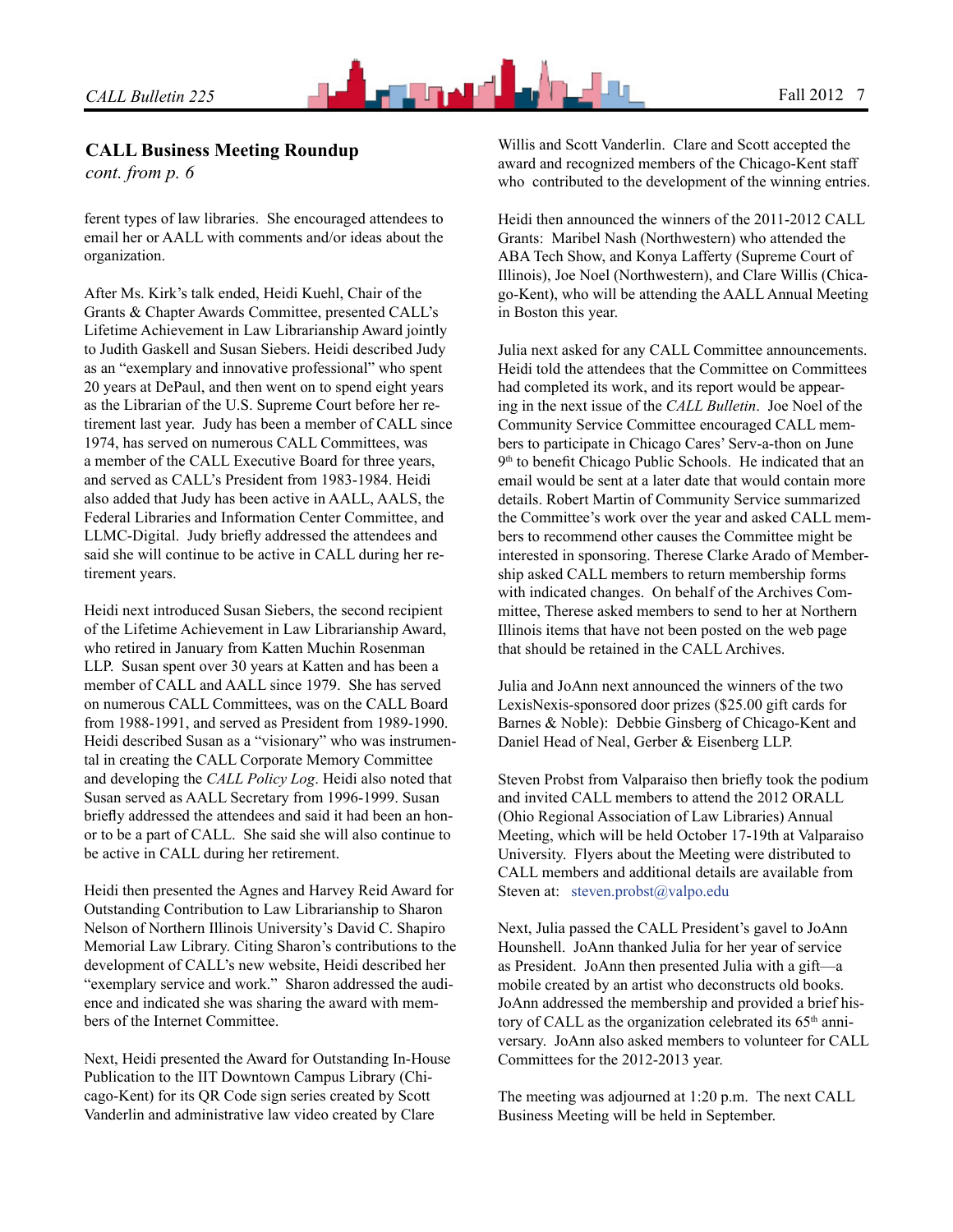## **CALL Committee 2011-2012 Annual Reports**

## **Bulletin**

The Committee published 4 issues of the *Bulletin:* Fall 2011,Winter, Spring and Summer 2012. Details of those issues are below.

At the end of the 2011-2012 year, Tom Keefe stepped down as Co-Editor. Kevin McClure of IIT-Chicago-Kent Law Library will take over as Co-Editor for the 2012-2013 year. Margaret Schilt continues as Co-Editor. Christina Wagner will continue as advertising manager.

Advertising revenue stayed steady at a lower level. There wer no ads in the Fall 2011 or the Spring 2012 issues. BloombergBNA had a fullpage ad in the Winter 2012 issue and Knowledge Mosaic a full page ad in the Summer 2012 issue.

The Co-Editors decided against pursuing a separate style manual for the *Bulletin.* We will rely on the Chicago Manual of Style and the judgment of the editors.

The *CALL Bulletin* changed its look in the Winter 2012 issue to coordinate with the new logos developed for CALL.

The new web presence of CALL offers new opportunities and considerations for the *Bulletin*. The Board convened a Special Committee to consider and make recommendations for the *Bulletin* going forward. The Special Committee's deliberations were informed by a survey of the membership, designed and implemented by Tom Keefe, and by the collection of information from other newsletters through the AALL Council of Newsletter Editors listserv. The Committee's recommendations are contained in their Report which is posted on CALL's website. The Committee's work and recommendations were summarized by Margaret Schilt in an article published in the Summer 2012 issue. Briefly, there will be no change in the method of publication and distribution of the *Bulletin.*  We will continue our previous practice of producing and posting a PDF file of the issue on the CALL website, coincident with an email sent to the membership and a blog posting announcing the publication on the CALL website. Executive Board minutes will continue to be published in the *Bulletin*; however they will also be posted on the CALL website as soon as they are available. The Co-Editors may also post stories from the current issue of the *Bulletin* on CALL's main blog page for members, in order to take advantage of social media. Certain types of material that have been routinely published in each issue of the *Bulletin* may also be replaced by links to the same material on the CALL website, e.g. the website and discussion list guidelines. See the Special Committee's Report for a fuller discussion of the recommendations. The Committee's work was presented to the Board at their April meeting and the Committee disbanded.

The Co-Editors recommend retaining Mary Chase as the layout person for the *Bulletin;* she does wonderful, prompt and complete work. She also did a great job of incorporating the new logos into the *Bulletin*!

#### **Fall 2011**

The Fall 2011 issue was published on September 29, 2011. The issue included the 2011 Annual Reports from CALL Committees, a series of articles by members about their experiences at the AALL Annual Meeting in Philadelphia; the Working Smarter and TechBuzz columns, and an article by Julienne Grant about CALL Leadership Day.

#### **Winter 2012**

The Winter 2012 issue was published on January 3, 2012 and featured the debut of CALL's new logo. Mary Chase incorporated the new logo on the first page and reworked the colors of the graphics on subsequent pages to achieve continuity and innovation in the look of the *Bulletin.* The issue featured a theme of what's new in legal research in both law firm and academic law libraries. Articles were contributed byTom Keefe, Joe Mitzenmacher, Heidi Kuehl, Margaret Schilt, Lyonette Louis-Jacques and Gail Hartzell. Roundups on the September and November business meetings and a TechBuzz column on Xtranormal completed the issue.

#### **Spring 2012**

The Spring 2012 issue was published on February 23, 2012. Pam Cipkowski reported on the Continuing Education Brown Bag about RDA and Your Library. Eugene Giudice compared library outreach to the Italian beef sandwich, and Julienne Grant reviewed an Italian detec-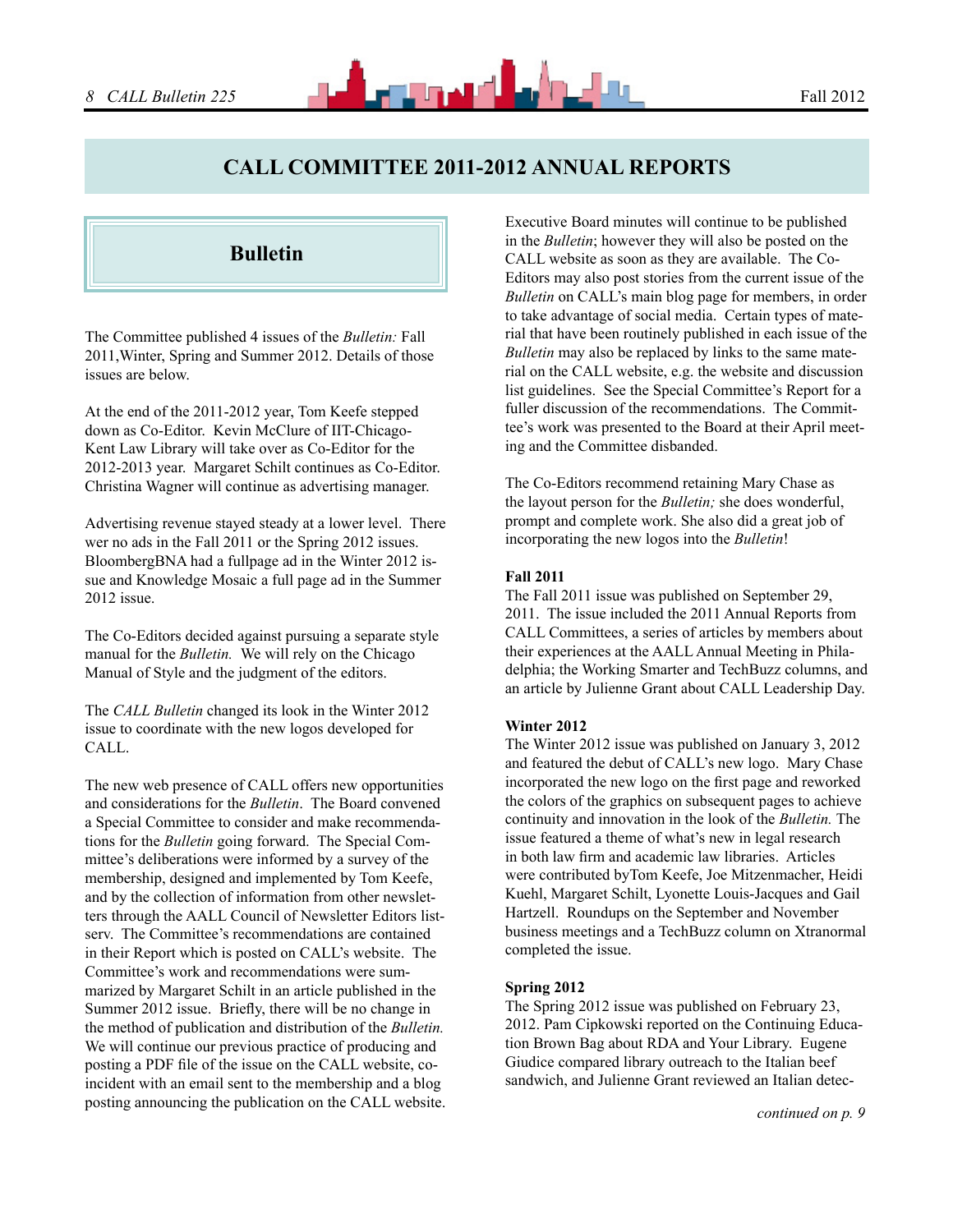

## **Bulletin Annual Report** *cont. from p. 8*

tive novel. Judy Gaskell gave us all something to look forward to with The Joy of Retirement and all three Tech-Buzz columnists weighed in on e-books and e-readers.

#### **Summer 2012**

The Summer 2012 issue was published on June 12, 2012. This issue featured a report of the activities and recommendations of the *CALL Bulletin* Special Committee, as well as reports from Maribel Nash on the ABA Tech Show and Clare Gaynor Willis on CALL's Half-Day Institute on Technology. In addition, this issue had a short series focusing on the changes in technical services librarianship with articles contributed by Betty Roeske, JoAnn Hounshell and Sarah Lin. The theme was continued by Lyonette Louis-Jacques describing how technical services law librarians are using new technologies.

*Submitted by Margaret Schilt and Tom Keefe, Co-Editors*



**Committee Members:** Sheri Lewis (chair), Frank Drake, Julienne Grant (Board liaison), Julie Melvin, Deborah Rusin and Susan Siebers.

The committee met on five occasions during 2011-2012: August 26, 2011, October 25, 2011, January 31, 2012, February 27, 2012 and May 14, 2012. Thanks to the hospitality of Deborah Rusin, committee meetings were held at the offices of Katten Muchin Rosenman LLP.

The committee's work centered on two major tasks for the year: (1) ongoing review of the minutes of the CALL Executive Board for new and revised policies and (2) continuing the project to update the CALL Policy Log for accuracy and readability. The second of these tasks began in 2010-2011. The update project will continue in 2012- 2013 as it involves a time-intensive line-by-line review of the text of the Log. As of spring 2012, the Committee has made significant progress on the project, including identifying and setting apart superseded policies, revising more than a third of the text, and adding a table of contents. As part of both tasks, the Committee maintained regular

communication with the CALL Board and, through its Board liaison, submitted suggestions for new policies and requests for clarification of existing policies.

On May 14, 2012, the Corporate Memory Committee completed a revised CALL Policy Log which covers policies from Board minutes from June 1997 through the April 2012. The revised Policy Log was submitted to the CALL Executive Board for review at the June 2012 Board Meeting. The Board favorably reviewed the updated Log.

# **Grants and Chapter Awards**

**Chair:** Heidi Frostestad Kuehl

**Members:** Sally Baker, Janice Collins, Sally Holterhoff, Lyonette Louis-Jacques, Joan Ogden, Sara Robertson, Betty Roeske

**Liaison:** Heidi Frostestad Kuehl

This year, CALL awarded two grants of \$1500 each and one \$750 grant for the AALL Annual Meeting and one grant of up to \$1000 for non-AALL educational programs. The committee awarded three AALL grants in 2011-12. Konya Lafferty, Joe Noel, and Clare Willis received support to attend the 2012 AALL Annual Meeting in Boston.

The CALL Annual Awards were presented at the May 16, 2012 CALL business meeting.

The Outstanding Lifetime Achievement in Law Librarianship Award was presented to both Judith Gaskell (Librarian of the Supreme Court of the United States) and Susan Siebers (Director of Katten Muchin Rosenman LLP). Judith retired in 2011 after serving for eight years as Librarian of the Supreme Court of the United States. Judy had been an exemplary and innovative professional, engaged in the Chicago legal community, deeply committed to her work as a law librarian, and truly engaged in the Chicago law librarian community as evidenced through her continued leadership and participation in CALL. Susan retired in 2011 after over 30 years of service at the library of Katten Muchin Rosenman LLP directing the library operations. Susan has been a member of CALL and AALL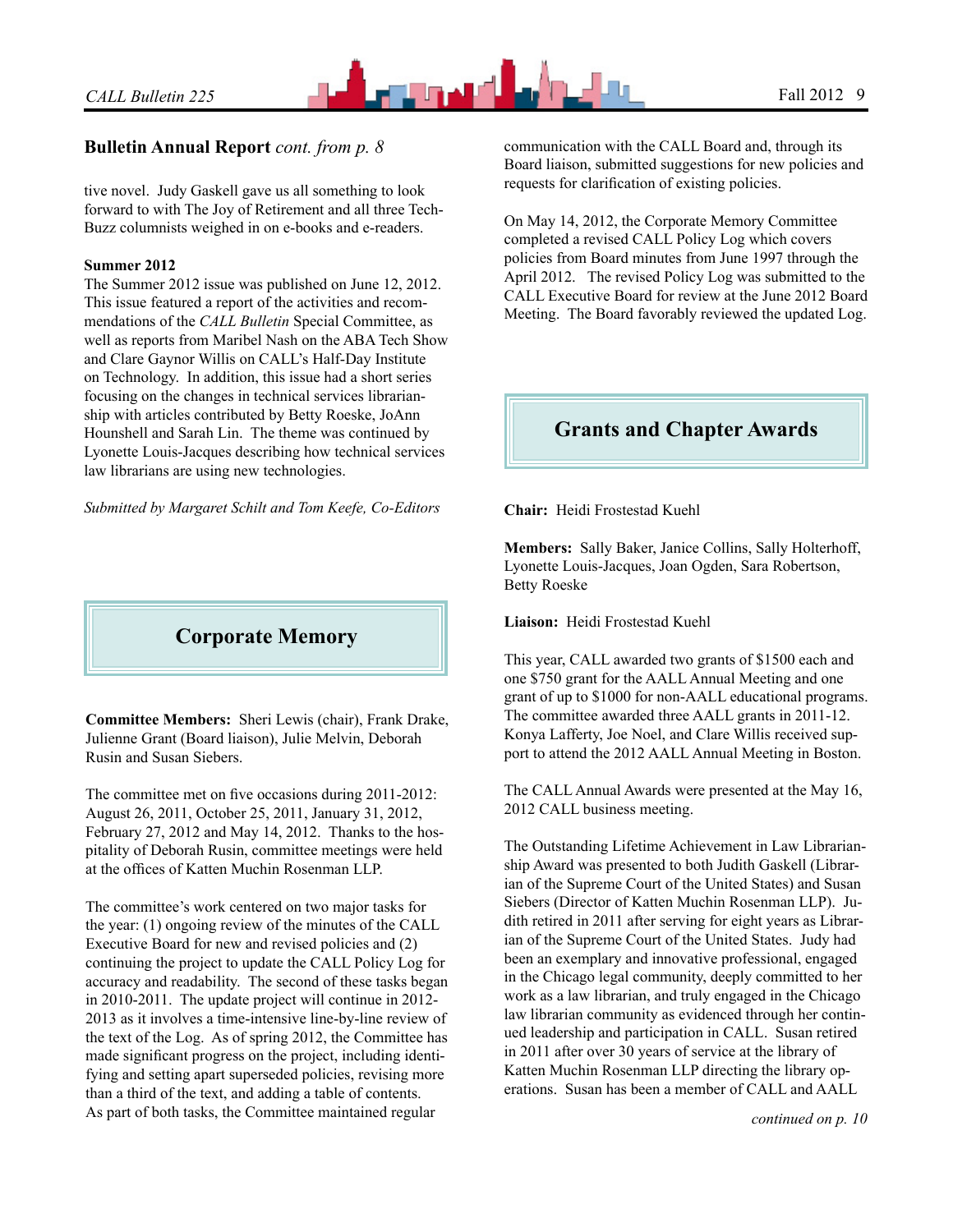# *10 CALL Bulletin 225* **Fall 2012**

### **Grants and Chapter Awards Annual Report** *cont. from p. 9*

since 1979 and has been a presence on the Executive Board of both Associations. She was also the visionary behind the creation of the CALL Corporate Memory Committee and the establishment of the CALL Policy Log. The Agnes and Harvey Reid Award for Outstanding Contribution to Law Librarianship Award was given to Sharon Nelson of Northern Illinois University College of Law's David C. Shapiro Memorial Law Library. Sharon worked tirelessly to keep the new CALL website updated and well-managed for CALL community editing. She added content for Committee members, made sure that the format of the site was appropriate, moved the website from a beta version to a permanent launch, and has explained how editing would work in the WordPress format for the Board and for Committee Chairs. Judy's, Susan's, and Sharon's achievements were celebrated by the CALL members in attendance at the May business meeting.

The Award for Outstanding In-House Publication was presented to the Chicago-Kent College of Law's IIT Downtown Campus Library for its QR Code Sign Series created by Scott Vanderlin and its Administrative Law Video created by Clare Willis and Scott Vanderlin. The membership congratulated Clare, Scott, and the Chicago-Kent College of Law's IIT Downtown Campus Library on their innovative and novel efforts during the past year.

*Submitted by Heidi Frostestad Kuehl, June 19, 2012.*



**Co-Chairs:** Gwen Gregory, Sharon L. Nelson

**Members** John Fox, Debbie Ginsberg, Bonnie Jordan, Julie Stauffer

#### **Board Liaison:** Susan Retzer

This year, the Internet Committee largely focused on completing the migration of the CALL website from the AALL-hosted site to an independently-hosted site based on the WordPress blogging platform. Significant actions included:

- Committee members assisted in cross-checking material on the old website to ensure it had all been moved to the new website. This excluded any documents requiring password protection, which needed to remain on the old website until equivalent functionality could be set up on the new website (see below).
- The new website was previewed at the CALL Business Meeting on Nov. 16, 2011 with an "official" launch email sent out to the CALL listserv on Dec. 14, 2011. At that time, the old website ceased being updated but was still accessible.
- Documentation was created on the new website to assist CALL Committee Chairs in creating their own posts and maintaining their own webpages. As of June 2012, 8 CALL Committee Chairs and/or Board members had requested a Wordpress account to be able to post and maintain their own materials.
- At the end of March, "redirects" were installed on the old website so anyone going to URLs associated with the old website would automatically be sent to the equivalent section on the new website. Chris Siwa of AALL also updated all links on the AALL website to point to the new CALL website.
- Documents requiring password protection were migrated to the new website in April & May of 2012 after an acceptable equivalent of this functionality was researched and installed on the new website.
- A final complete backup of the old website was taken at the end of April of 2012 and a copy in CD-ROM format given to the Archives Committee. Chris Siwa was informed the files from the old website could be removed from the AALL server.

Another effort for the Internet Committee this year was to designate specific contacts and back-up contacts for the various social media initiatives that CALL is now involved in. Primary & back-up responsibilities were designated as follows:

**Website:** Sharon Nelson/Debbie Ginsberg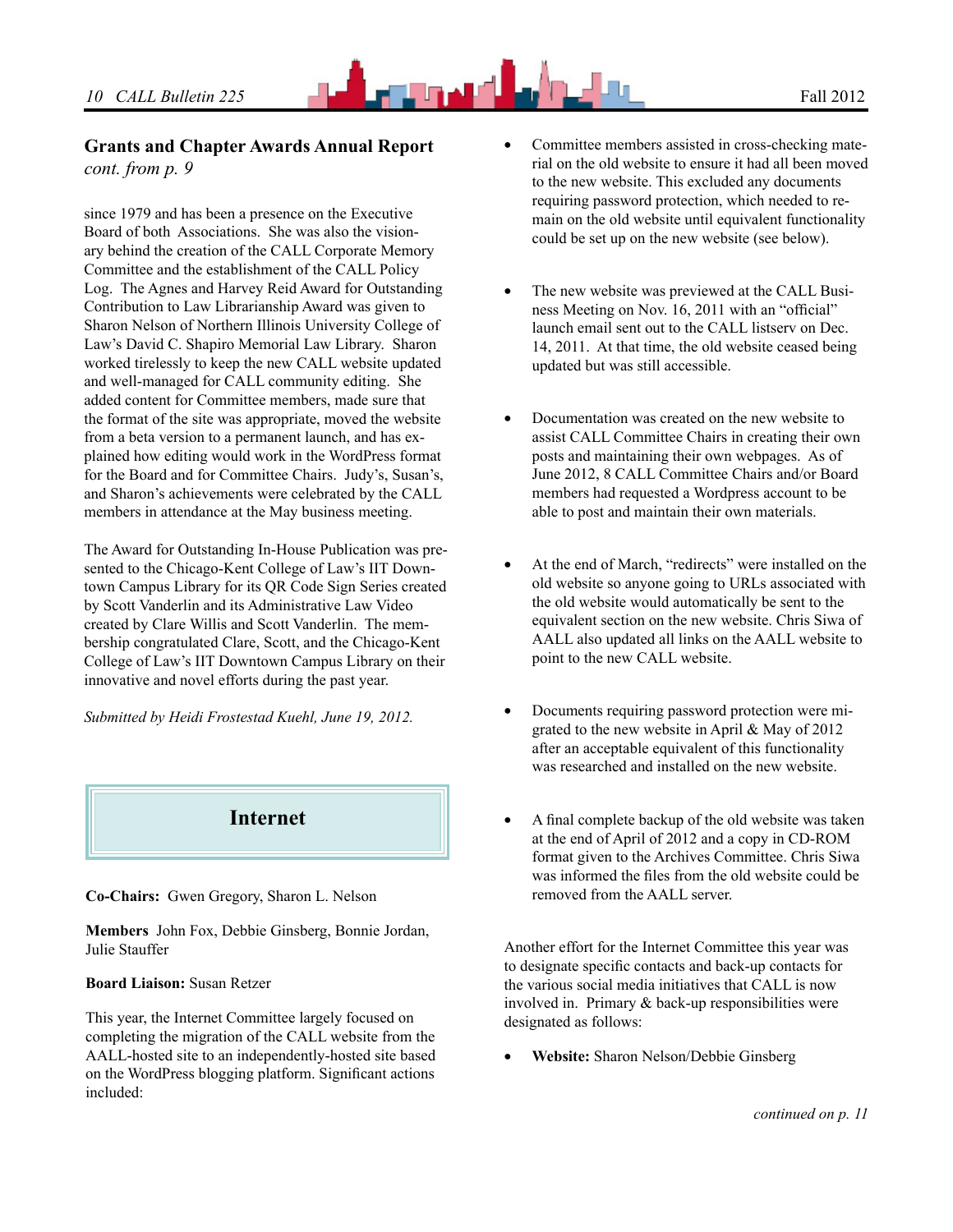

## **Internet Annual Report** *cont. from p. 10*

- Listserv: Gwen Gregory/Bonnie Jordan
- **Twitter:** Debbie Ginsberg/Julie Stauffer
- **Facebook:** Debbie Ginsberg/Sharon Nelson
- **LinkedIn:** Sharon Nelson/Bonnie Jordan

Finally, Gwen Gregory resigned as co-Chair of the Internet Committee in mid-May, 2012 due to accepting a job at the University of Illinois at Chicago.

*Submitted by Sharon L. Nelson*



The Meetings Committee organized four business meetings this year. Committee members include Virginia Brown, Eugene Giudice, Sheri Lewis, and Jamie Stewart, with Jill Matulionis and Maribel Nash serving as cochairs. JoAnn Hounshell, Vice-President/President-Elect, is liaison. The Vice President/President-Elect is responsible for obtaining speakers and securing sponsorships.

The September meeting was held at Petterino's. 83 members attended the first meeting of the year. The guest speaker was Margie Maes, AALL Vendor Liaison, and she spoke about the Vendor Colloquium Action Plan. Law Bulletin Information Network sponsored this meeting.

The November meeting was held at Wildfire. 87 attended the meeting, and the guest speaker was Philip J. Costello, Cook County Circuit Court Archivist. Bloomberg Law sponsored this meeting.

The February meeting was held at Lloyd's. 94 CALL members attended this meeting. The speaker was Prof. Jerry Goldman, Creator and Director of the OYEZ Project and Research Professor of Law at Chicago-Kent College of Law. He spoke about new developments with the OYEZ Project. Bloomberg BNA sponsored this meeting.

The May meeting was held at Buca di Beppo. 100 people (including five library school students) attended this meeting. The speaker was Darcy Kirk, President of AALL and Associate Dean for Library & Technology at the University of Connecticut School of Law. She spoke about new initiatives in AALL. Wolters Kluwer sponsored this meeting.

LexisNexis sponsored the door prizes (2-\$25 gift cards) for each of the four business meetings.

The Committee decided to try one new location for the business meetings this year, along with three favorites. We have received positive comments regarding the new location.

*Submitted by Jill Matulionis and Maribel Nash*

# **Relations with Information Vendors**

**Co-Chairs:** Betty Roeske (Katten Muchin Rosenman LLP) and Gail Hartzell (Valparaiso University School of Law Library)

**Members:** Carolyn Hersch (Neal, Gerber & Eisenberg LLP), Robert Martin (Chicago-Kent College of Law Library), Sharon Nelson (Northern Illinois University), Eric Parker (Northwestern University School of Law) and Julienne Grant (CALL Board liaison)

The CALL Relations with Information Vendors organized a Brown Bag lunch with the assistance of the Continuing Education Committee. The program, Sealing the Best Deal in Vendor Contract Negotiations, was presented at the John Marshall Law School on October 26, 2011. The speakers were June Liebert, Director and Assistant Professor, and Ramsey Donnell, Head of Access Services, both at John Marshall Law School. The informative program was full of tips, tricks, and suggestions for dealing with vendors and contract negotiations. There were numerous opportunities for questions and input from the attendees on how to handle negotiations, contract consultants and important clauses and terms to include in contracts. There were 25 registrants that paid a \$5.00 registration fee. The registrants filled out the evaluation on Surve Monkey. The reviews were very positive. It was suggested that we organize another program next year in the fall.

*Submitted by Betty Roeske (Katten Muchin Rosenman LLP) and Gail Hartzell (Valparaiso University School of Law Library)*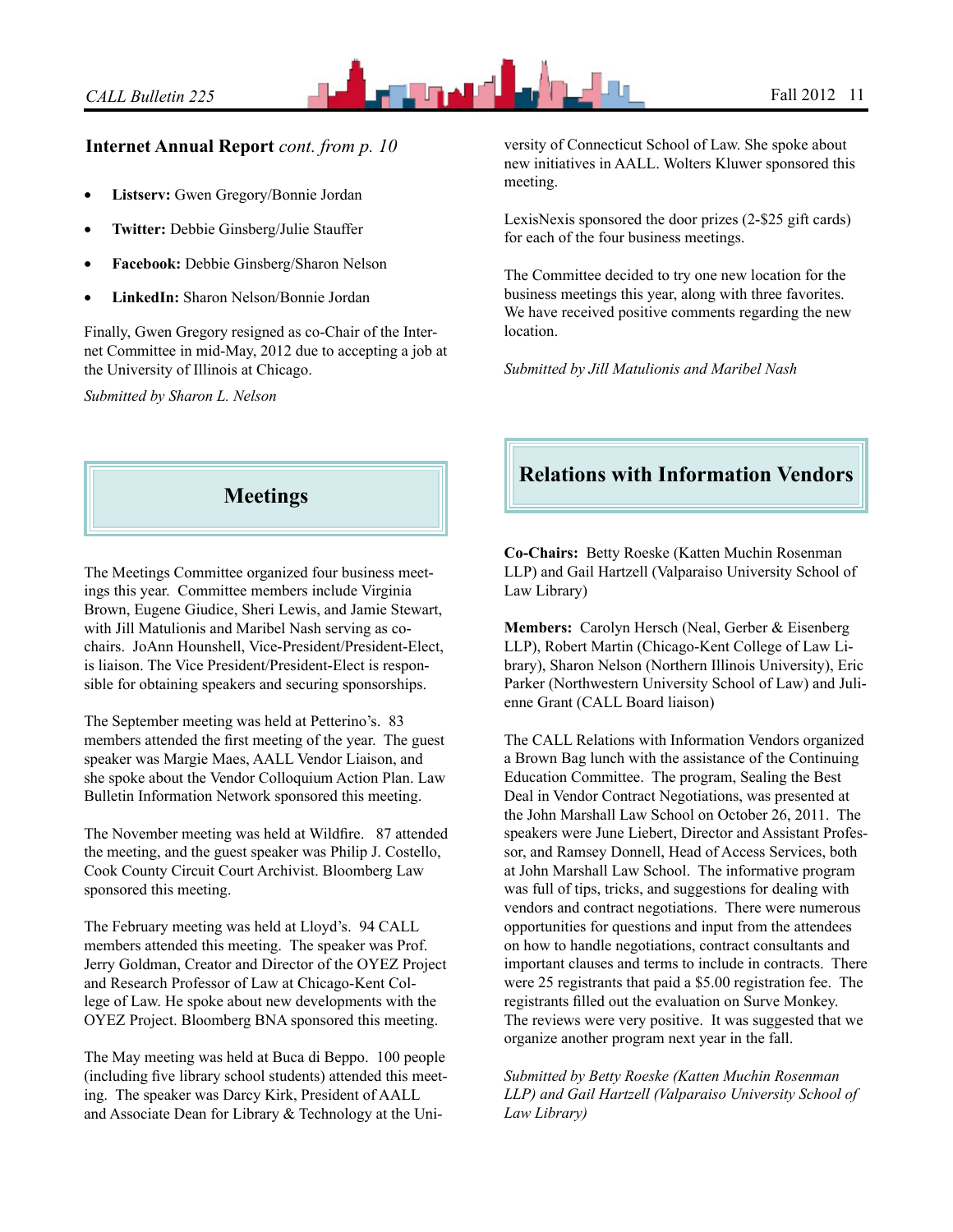# **The Boston Marathon (Conference)**

**By Clare Gaynor Willis, IIT Chicago-Kent College of Law Library**

 **cwillis@kentlaw.iit.edu**

There are a lot of famous and iconic things about Boston: Boston cream pie, the Red Sox, and Paul Revere. Although it's tempting to analogize the AALL Annual Meeting to any of these things (who would be the custard in the Annual Meeting cream pie?), I feel the Boston icon that best represents the Annual Meeting experience must be the Boston Marathon. The Boston Marathon is a 26.2 mile footrace open to only the best competitors from other races. Please allow me to explain myself.

Take the qualifications. To run in the Boston Marathon, runners must qualify by running another marathon in under a certain qualification time. For example, a male runner under 34 years old needs to run a marathon in less than 3 hours and 5 minutes in order to qualify for the Boston Marathon.

In a sense, all law librarians have qualified for the AALL Annual Meeting just by being ourselves. In a much more practical sense, most librarians can only qualify to attend the Annual Meeting by getting it paid for. This year, I was fortunate enough to obtain a grant to attend the Annual Meeting from CALL and from the Research Instruction and Patron Services Special Interest Section (RIPS-SIS). The grants from different organizations within AALL are an excellent leg up that allow for more diversity at the Annual Meeting. Many others "qualified for Boston" by getting the Annual Meeting paid for by their employer. This can be a difficult proposition. For a librarian at a cash-strapped institution, asking for a plane ticket to Boston may be just as challenging as running a marathon in under 3 hours and 5 minutes.

AALL works hard to help its members make their case to employers. This year, I got to hear about novel topics from presenters I wouldn't have met in Chicago. At the "Finding your Inner Nancy Drew: Public Records Resources Online" program, two librarians from the U.S. Department of Justice spoke to a packed crowd about their creative, effective, and inexpensive ways to get public records. For example, they showed how searching websites devoted to gravesite photography can give you someone's dates of birth and death and the name of their spouse. That's the kind of interesting perspective that's

hard to get if you stay back at the office.

The best way AALL can help librarians "qualify" is to offer programming that can't be replicated in an audio recording. For example, I was fortunate to have attended the Guerrilla Usability Testing program (see my review in the AALL Spectrum blog: http://bit.ly/MugxJa). Jason Eiseman and Roger Skalbeck conducted a mini-usability test on a member of the audience and used it as an example throughout their talk. They also showed video clips of past usability tests. Interactive and visual presentations both require and enhance the in-person experience.

AALL understands that interactive experiences are an important part of the Annual Meeting. In its recommendations to the AALL Executive Board following a report by an outside consultant, the Annual Meeting Special Committee (AMSC) expressed that it wanted to improve the Annual Meeting by "offering a variety of adult learning techniques including hands-on and interactive experiences." The Annual Meeting is also like the Boston Marathon because it is very long! From the preconference workshops to the receptions and outings, the Annual Meeting is not a sprint. Some of the highlights of my marathon, aside from the excellent programming I already mentioned, were the RIPS-SIS Breakfast Business Meeting and the Academic Law Libraries Special Interest Section (ALL-SIS) Faculty Services Roundtable. The breakfast was an excellent opportunity to learn about new volunteer opportunities from the same people with whom I'd be working.

For ALL-SIS, I led a roundtable discussion about services to different kinds of law faculty from adjuncts to visiting professors. In our discussion, we realized that we all offer adjuncts slightly different services even if, officially, we offer the same service to every faculty member in the building. It was thought-provoking to see where other librarians draw those invisible lines.

I find roundtables to be some of the best programming at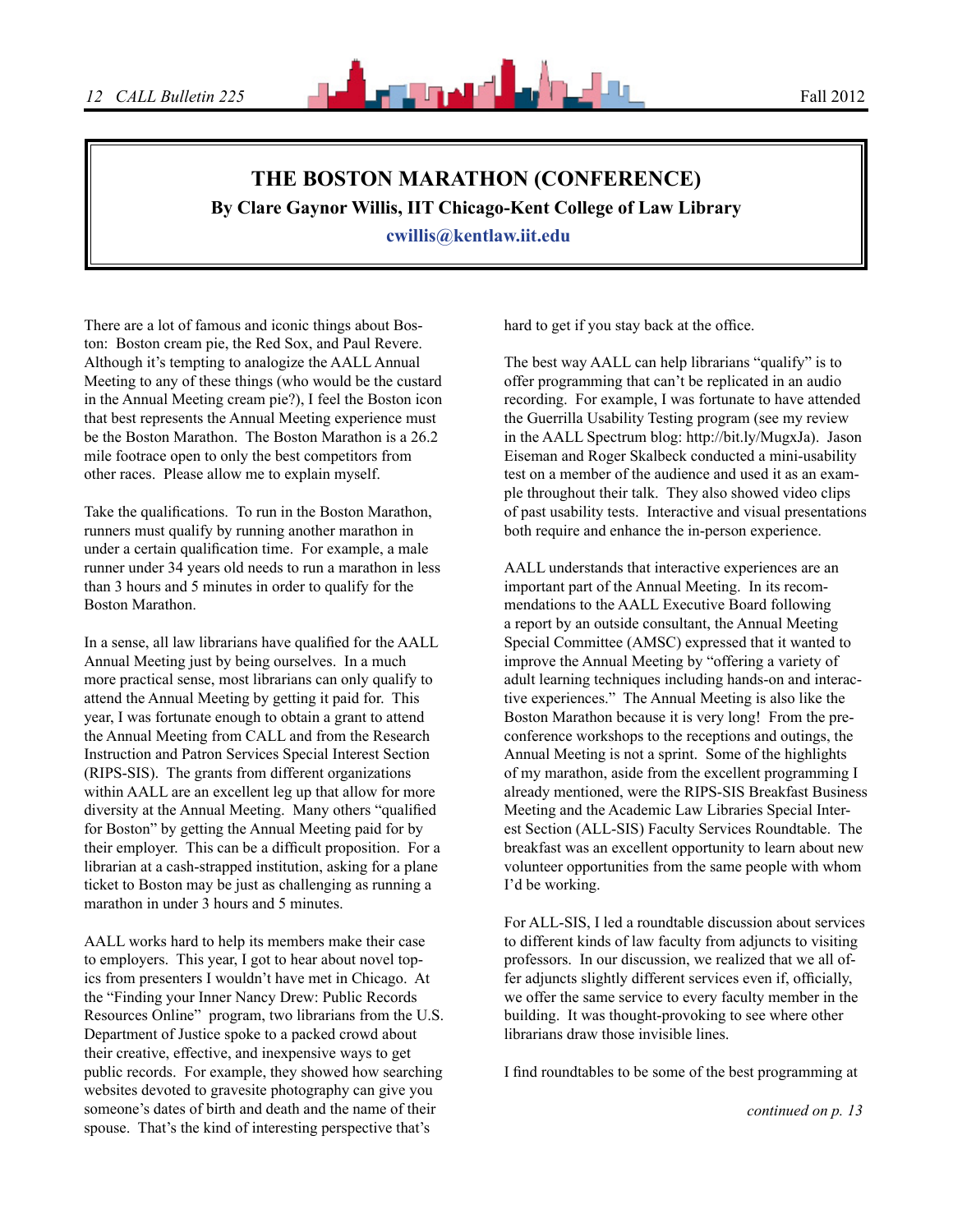

## **The Boston Marathon** *cont. from p. 12*

the Annual Meeting and the kind of programming that really makes the most of an in-person experience. I hope AALL recognizes the utility of SIS roundtables as it works toward its stated goal of "incorporat[ing] opportunities for more interpersonal interaction and small group discussion in all AALL programming and activities." I believe roundtables and other discussion-based learning opportunities also make it easier to "qualify" for the conference because they cannot be replicated by an audio recording or a webinar.

Long as it may be, the Boston Marathon does offer some fun distractions during those 26.2 miles. The women of Wellesley College are famous for forming a "scream tunnel" of cheering (and sometimes kissing) marathon fans. No AALL Annual Meeting participant can make it through the marathon of meetings and programs without

a little bit of fun. For me, the NELLCO dinner cruise of Boston Harbor and the Charles River was a great diversion. Aside from being fun, these diversions are an important part of the Annual Meeting because they give librarians a chance to make connections in a casual setting. It's amazing what you can come up with on the deck of a boat that you couldn't come up with in a conference room.

The final reason why the Annual Meeting is like the Boston Marathon is because it hurts your feet! Anyone who saw me wearing moccasins knows what a bad idea it was for me to pack a brand new pair of cute sandals. Lesson learned: a successful race requires the right footwear, whether it's the Boston Marathon or the AALL Annual Meeting.

Thank you again to CALL and especially the Grants and Chapter Awards committee for helping me "qualify" for this year's Annual Meeting. It was an excellent experience.

# **[Missed AALL 2012?](http://aall.sclivelearningcenter.com)**

Even if you weren't able to join us in Boston, you can still benefit from the wealth of educational programming offered at AALL 2012. Log in to AALL2go, your online center for professional development, for:

- **Online access to AALL Annual Meeting program** recordings, archived webcasts, and accompanying program handouts
- **• Advanced search capabilities** to focus on key areas of interest to help advance your career now

Purchase the full compilation as MP3 downloads, CD-ROM, or audio CD, or buy individual MP3 downloads.

## **aall.sclivelearningcenter.com**



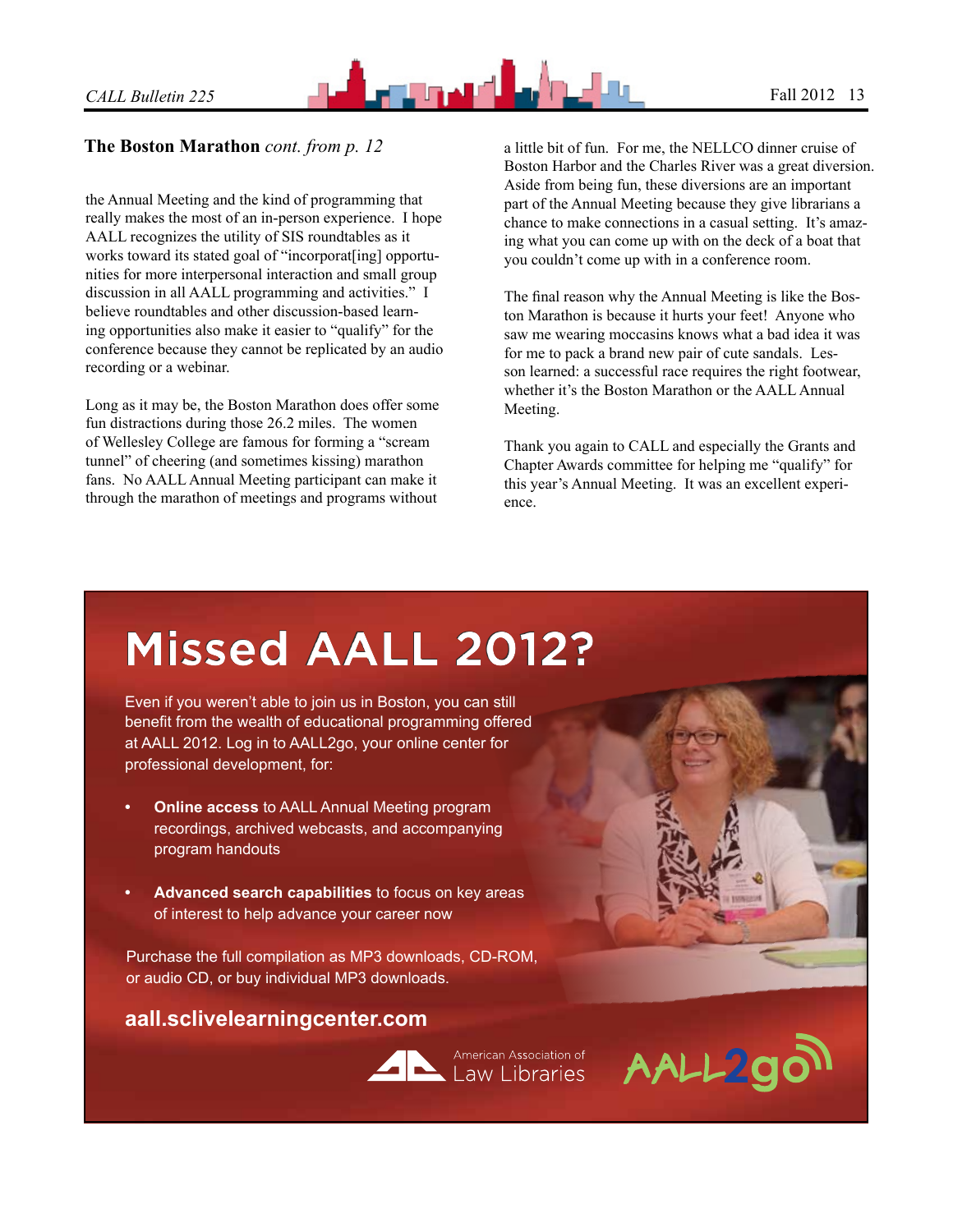# **Strategic Planning and the FDLP By Connie Fleischer, D'Angelo Law Library, University of Chicago mcf0@uchicago.edu**

At the risk of outing myself as a dinosaur, I can recall, very clearly, my first year as a government documents librarian at the D'Angelo Law Library. I was asked (I believe by Sally Holterhoff) to organize a reception for librarians attending the Depository Library Council meeting in Chicago in October 1993. The meeting was being held in conjunction with the "Conference on the Future of Federal Government Information" (aka the DuPont Circle follow-up group). The Conference was interesting, lots of questions but no real answers. The reception was a success and well attended. It is hard to believe that almost 20 years later the future of government information and the Federal Depository Library Program is still being hotly debated and discussed. The issues today seem far more complex. Back then electronic resources meant CD-ROMs. GPO Access wouldn't be unveiled until the following year. Today discussions include questions about preservation of electronic-only information, authenticity of documents, digitization and housing of legacy print collections as well as acknowledging the fiscal realities faced by libraries and government.

In January, I was thrilled to be asked to be on the [Illinois](http://www.cyberdriveillinois.com/departments/library/depository_programs/home.html#Council)  [Government Depository Council](http://www.cyberdriveillinois.com/departments/library/depository_programs/home.html#Council), an advisory group to the Illinois State Library on issues related to state and federal government information. Our first task was to encourage [Il](http://maps.google.com/maps/ms?ie=UTF8&hl=en&msa=0&msid=110309281814607482173.00044027a790aeff420de&om=1&ll=40.655639,-89.318848&spn=5.924876,8.602295&z=7)[linois' fifty Federal Depository Libraries](http://maps.google.com/maps/ms?ie=UTF8&hl=en&msa=0&msid=110309281814607482173.00044027a790aeff420de&om=1&ll=40.655639,-89.318848&spn=5.924876,8.602295&z=7) to participate in the Government Printing Office's newest strategic planning initiative, the [Federal Depository Library Forecast Study](http://www.fdlp.gov/project-information). The Study asked libraries about their most pressing issues, whether they have digitization projects in place and what they think the ideal FDLP would look like, among other questions.

The Council then composed a [State Forecast](http://www.cyberdriveillinois.com/departments/library/depository_programs/pdfs/fdlp_state_forecast.pdf) based on the individual Library Forecasts it received, which was presented at the Illinois Government Documents meeting at the Illinois State Library in Springfield on May 23, 2012. The morning session was devoted to discussing the document and the afternoon to educational training sessions. CALL's own Pegeen Bassett gave a wonderful presentation on "U.S. Congressional research in a digital age: an introduction to legislative documents and resources." Sessions were also given on FDSys, American Factfinder 2, Patent & Trademark Searching and EDI (Electronic Documents in Illinois).

The Council is now working on finalizing the State Focused Action Plan to document how Illinois FDLP libraries will work together in the next five years to address these issues through shared initiatives and actions. Proposals include:

- 1) Develop a resource to document existing and future digitization projects for historical Illinois-specific government document material.
- 2) Improve communication between existing FDLP staff and provide training opportunities to them and other interested parties.
- 3) Ensure that existing and new staff will have the education and training to become government information specialists.
- 4) Promote [Government Information Online \(GIO\): Ask](http://govtinfo.org/)  [a Librarian](http://govtinfo.org/) service to non-depository libraries in Illinois.
- 5) Develop K-20 information literacy standards for federal government information as a basis for the development of government information curriculum materials

Volunteers are needed to work on these initiatives so please contact me if you are interested. GPO will use all the data from the individual library and State Forecasts and the State Focused Action Plans to develop the National Plan for the future of the FDLP. The Action Plans will assist in establishing strategic priorities. GPO will discuss preliminary findings from the data at the Depository Library Council Meeting and Federal Depository Library Conference on October 15–18, 2012 in Arlington, Virginia.

Working with my fellow council members throughout the year, all of whom are located in central and Southern Illinois (besides Sarah Erekson from Chicago Public and me), made me realize how fortunate we are in the Chicagoland area to have associations like CALL and [NIDL](http://files.library.northwestern.edu/nidl/)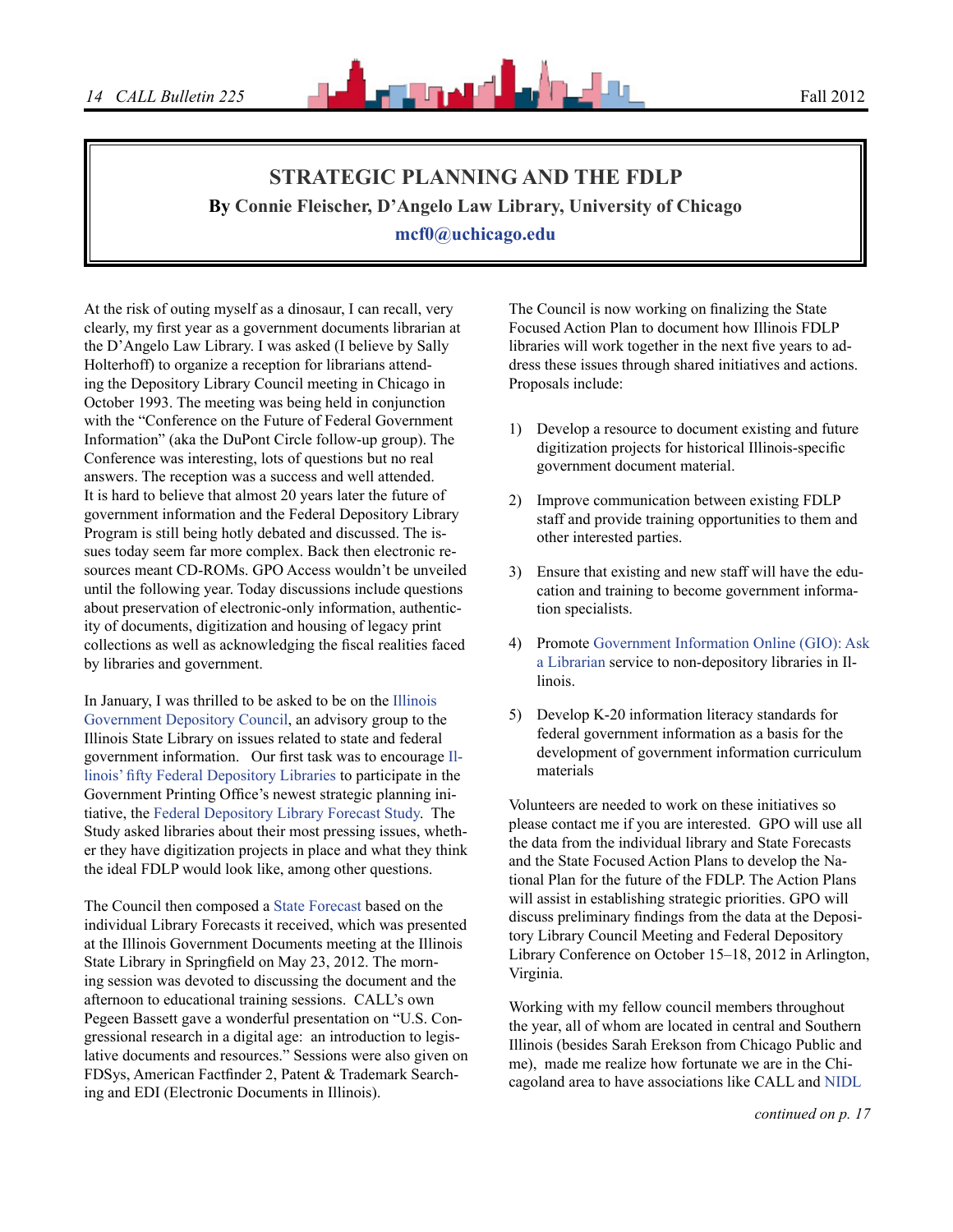# **My First Annual Meeting Experience By Joe Noel, Tarlton Law Library at the University of Texas School of Law jnoel@law.utexas.edu**

What can I say about the AALL Annual Meeting that hasn't already been said about Lollapalooza? The weekend flew by, I drank more than I anticipated, by the end some of the people looked and smelled like they hadn't changed their clothes in four days, and I left with the strange feeling of being both exhausted and completely energized. I'm at the airport while I write this and I'm actually tempted to already start looking into Seattle. I'm also tempted to lie down on the floor and take a nap.

Before I get too far, and in case you don't read all the way to the bottom, let me first say that I am extremely grateful to CALL and the Grants Committee for giving me the opportunity to go the conference. If it were not for CALL, it would have been very difficult for me to go, and I likely would have missed out on this great opportunity. Along that same line, I'd also like to thank everyone who has helped me over the past couple of years at CALL. With mixed emotions I'm leaving Chicago for my first professional job soon. I'm certainly excited for the opportunity, but I have never had the support and feeling of professional belonging that all of the wonderful law librarians in Chicago have helped to provide. For those who get caught up in the details of their daily grind and don't always feel like they are making the difference they intended to make (and who doesn't feel like that from time to time), you should feel very proud about how welcoming and helpful a community you have created. You have certainly made a difference for me. I can't thank you enough, but I'll stop so I can tell you about my first experience at an Annual Meeting.

Leading up to the meeting I wasn't sure what to expect. Everyone talks about it like they just can't wait for it, but they still have that glimmer in their eye that says "I'm terrified of being forced into a social situation with other librarians for four straight days." We've all seen that look. Heck, we all probably know the feeling behind that look. I know I certainly do. Though librarians aren't always the most social group, they might just be the nicest and most genuinely passionate about their jobs. That is certainly what I found in Boston.

As a new librarian, I probably don't have any insights into the sessions that others don't also have (everything was of course new for me), so I'll just tell you about the experience. The overwhelming feeling I got as a newcomer from the group was that it's a great place to talk shop, learn about all the newest products and innovations, and enjoy the company of friends and colleagues in an environment where everyone is very supportive of one another. I found that to be unique and very refreshing.

Though I realize it's a bit of a cliché, the highlight for me was getting to talk to and just spend time with so many great librarians. Not only the new ones I met from across the country, but also those who I know from Chicago but have never had the time to really get to know in a deeper way. CONELL was great, for instance, but even better was my tour of Boston when I played hooky with a fellow Chicagoan who shall remain nameless. (On second thought, his name is Scott Vanderlin and I blame him for convincing me to leave.) Likewise I enjoyed many of the programs – especially the Google Scholar talk – but what I enjoyed even more was discussing my thoughts with other librarians about the programs after they were over. As an Illinois GSLIS LEEP student I usually only get a couple of hours each semester to actually spend time with other students. At AALL I got to spend extended periods of time with my classmates, and likely made what I hope will be lifelong friendships. I even had a roommate. Having a roommate is of course a strange proposition for any adult who is out of college. No one would want to do it all year long again, but in a strange way it might actually be the best way to get to know someone. It was also a small way for me to help one of my fellow students out since I got so much help from CALL myself. (My roommate, Scott Uhl, wanted me to also send his gratitude to CALL.)

By the end of the weekend I was feeling a bit like a zombie, but the programs and the people were still able to energize me. I look forward to the program next year in Seattle, and even more to catching up with all the CALL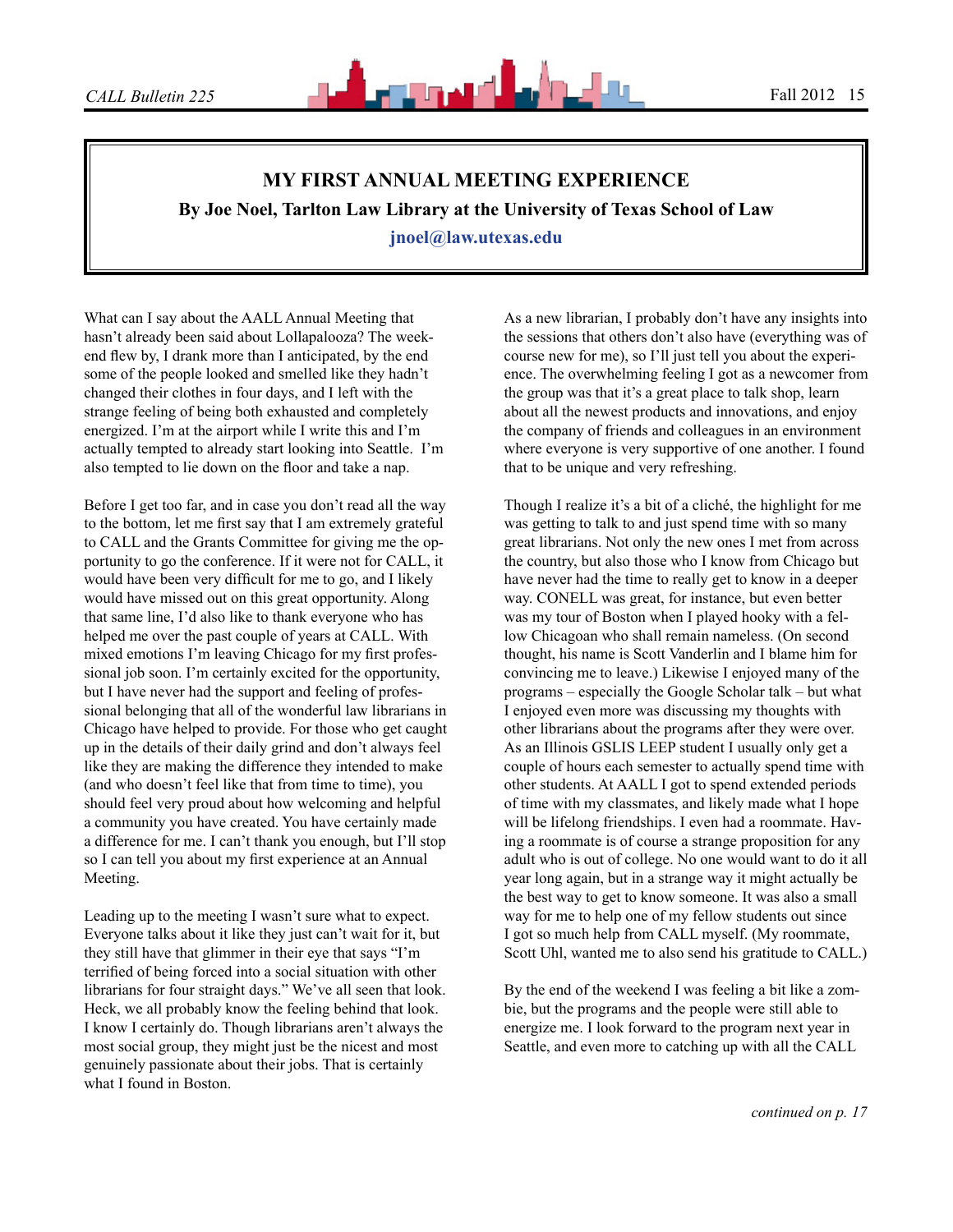

# **Proclaiming the Value of the Federal Depository Library Program**

**By Kevin McClure, IIT Chicago-Kent College of Law**

**kmcclure@kentlaw.edu**

The Federal Depository Library Program (FDLP) is now several months into the development of a national plan for the future of the more than century-old partnership between FDLP libraries and the Government Printing Office (GPO). As planning progresses, we who support the long-term vitality of the FDLP need to do more than chart a course that works for depository libraries and our users. We need to make a powerful case for the value of the FDLP to those who provide its resources at both ends of the partnership – library administrators and federal government policymakers – who may be growing increasingly skeptical of its relevance. We need a plan that establishes this partnership between libraries and government as a critical part of a cost-effective solution to the challenges citizens face in navigating government information resources in their personal and business lives and as sovereigns of our democracy.

When FDLP document distribution was in print and entirely tangible, the terms of the bargain and the benefits for both libraries and government were clear. FDLP libraries got rich collections of government documents for their users and the prestige of being recognized as government information experts and stewards of information collections vital to our democracy. Government agencies got front-line armies of librarians to provide street-level information assistance to citizens, heading off countless government information inquiries that would have otherwise taxed the limited resources of government agencies.

In the digital environment, the bargain is murkier, and the relationship between depository libraries and the federal government, GPO in particular, is more nuanced. Wide access to online sources of government information blunts the role of libraries in general, and depository libraries in particular, as critical entry points to document collections. When citizens do seek government information assistance at libraries, they are less likely to perceive much difference between depository and non-depository libraries, as the nearly equal universe of born-digital documents available in each raises the possibility of "every library a depository." Meanwhile, as existing print collections lose currency and their use declines, physical documents collections are increasingly viewed by library administrators as more of a burden than a benefit.

From a government official's perspective, the provision of government information services in libraries is seen as increasingly untethered from an anachronistic system of documents distribution, as the number of libraries with access to born-digital government information now far outpaces the number of depository libraries in the print era. So while the provision of government information services in libraries remains valuable to government, the FDLP is seen as less critical to that provision.

Against this background, three vital elements of the longstanding partnership between government and libraries are too often overlooked and deserve more emphasis in our long-range planning: the expertise on tap at depository libraries, the role of librarians in the development of government information policy and delivery afforded by the FDLP, and the continuation of the FDLP's longstanding role of providing transparency for and access to the information tools of our democracy.

#### **Expertise**

Along with access to document collections, the FDLP has always provided the public with another essential resource: librarians. An understanding of how government works informs an understanding of the publication and dissemination patterns of government bodies, which is often critical in finding government information. If the massive online distribution of born-digital documents has made them more available, it has also made their navigation more difficult. The FDLP has developed a cadre of government information experts who are available to provide training to staff in non-depository libraries, including staff who may work with government information only occasionally or as one of many duties, as well as reference assistance to users who may or may not visit the library in person. The FDLP needs to emphasize library-to-library training efforts like Government Information in the 21st Century, and reference services like those provided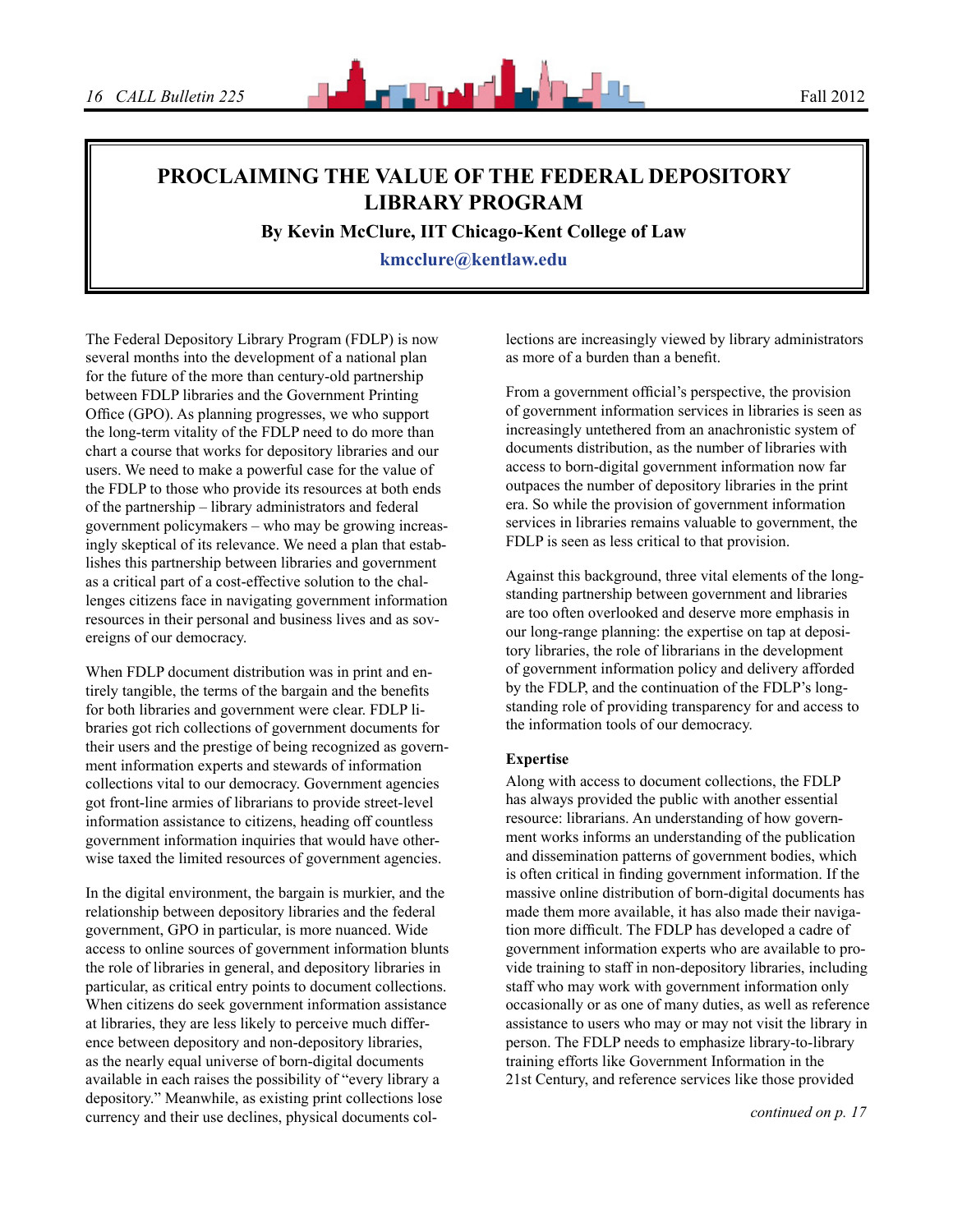

## **Proclaiming the Value of the Federal Depository Library Program** *cont. from p. 16*

by the Government Information Online (GIO) partnership between libraries and GPO.

#### **Information policy**

The history of the FDLP demonstrates that government information policy outcomes are better when government and librarians work together. The assertion that libraries have ceded their special role in providing government information now that "it's all on the Internet" overlooks many issues that we know are important to the needs of our users, like discoverability, preservation, version control, and authentication. Working together, libraries and GPO are beginning to make progress toward solutions to these problems for born-digital documents. The value of bringing GPO staff and depository librarians together is manifested in all kinds of ways that even we in the documents community sometimes overlook. The Federal Digital System (FDsys), for example, would not be what it is, work as well as it does, or promise as much for the future without this close partnership. It's also unlikely that authentication would have been on anyone's radar at GPO without the collaboration of the libraries in the FDLP.

#### **Transparency and access**

In the print era, the FDLP established itself as the most comprehensive and most successful government transparency program ever implemented, long before transparency became the operational mandate in government that it is today. One lesson from the earliest days of the FDLP is that public access to government information is better

secured when libraries, not government, are the stewards of that information. That lesson may be more relevant today than ever before; studies like the Chesapeake Digital Preservation Group's "link rot" reports show that born-digital document collections hosted on government websites are apt to disappear at alarming rates. Access today, if provided without thoughtful management, does not guarantee access tomorrow, much less for the long term. Government information belongs to the public; assuring that access cannot be left to government agencies working independently. Through the FDLP, important rules were established to require agencies to deposit documents to make them publicly available, and while fugitive documents have long undermined those rules, the vigilant oversight provided by librarians and GPO working together remains a critical and effective counterweight to the risk of agencies exercising too much control over the provision of public information.

One stress point posing a particular challenge to FDLP planning is the heavy burden borne by Regional libraries. Adequate distribution of redundant physical copies remains essential, but the model of several dozen massive physical collections held in perpetuity has been overwhelmed by financial and organizational realities. The FDLP needs to respond by providing reasonable assurance that enough comprehensive collections will always be preserved, and will provide the same access whether users are two hours away or twelve hours away from the nearest Regional. Digitization on demand services provided by Regionals, along with a means to provide access to the digital copy through GPO's Catalog of Government Publications, is one possible alternative.

## **Strategic Planning** *cont. from p. 14*

[\(Northeastern Illinois Documents Librarians group](http://files.library.northwestern.edu/nidl/)).

The FDLP has historically been about print collections. That is no longer the case. Going forward, I believe the future FDLP will be about connections to our local/ state/national community of government information specialists and the expertise and services they offer. While I am not sure I want to organize another reception on the scale of the 1993 one, I would like to open up the lines of communication between CALL, NIDL and ILA. Email me if you have thoughts on how to do this, if you have an interest in government information or would like to know more about the Illinois Action Plan or NIDL. We can meet for lunch!

## **My First Annual Meeting Experience** *cont. from p 15*

members. Thanks so much again for giving me the opportunity to go to the Annual Meeting this year and all of the support you have given me over the last couple of years. You have an organization that has a lot to be very proud of. I hope to someday be even half the mentor that a number of you have been to me. See you in Seattle!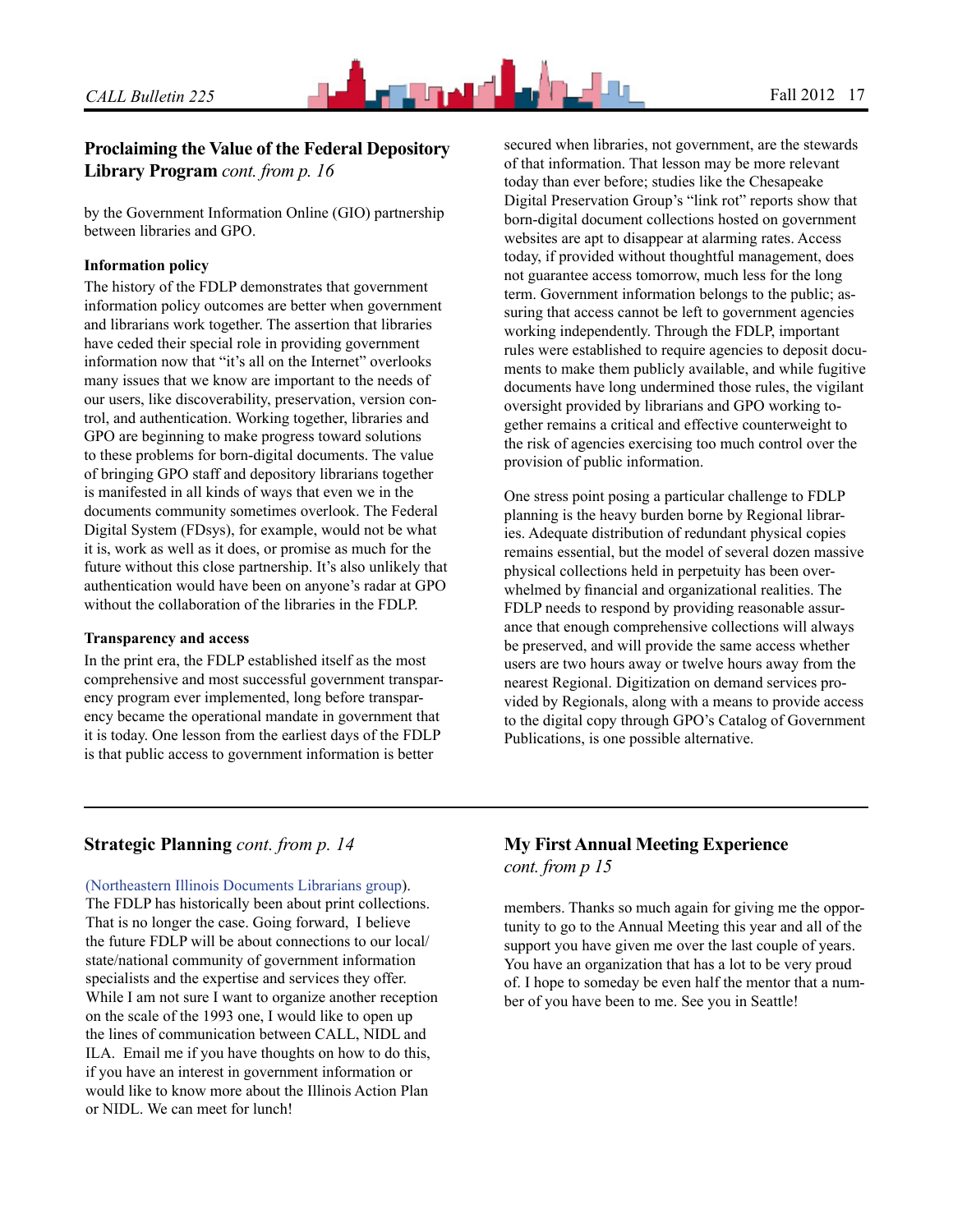

# **CALL Leadership Retreat: August 9, 2012**

**By Julienne Grant, Loyola University Chicago School of Law Library**

**Jgrant6@luc.edu**

Twenty CALL Executive Board members, Committee Chairs, and Co-Chairs met on August 9, 2012 at the IIT Chicago-Kent College of Law for a Leadership Retreat. The meeting was facilitated by Kathryn Deiss, a library and non-profit consultant, and also currently the Association of College & Research Libraries (ACRL) Content Strategist at the American Library Association (ALA). Many participants arrived early for a continental breakfast and mingling.

CALL President JoAnn Hounshell opened the session at 9:00 a.m. and welcomed everyone. She thanked participants for volunteering their time and indicated that the group was the "brain trust" of CALL. She said that CALL policies, including the *Handbook*, are posted on

various areas of the CALL website. JoAnn also said that rosters of 2012-2013 CALL Committees will be fluid, and she explained that all Committee Chairs have liaisons to the CALL Board. At 9:10, she turned the meeting over to Ms. Deiss.

The next segment of the program revolved around the question, "How can CALL (Committees and the Executive Board) best serve the membership (programs, services, initiatives)?" Ms. Deiss first urged the attendees to think about specific programs and broad initiatives that CALL members currently expect from CALL. Attendees specified the following:



*Kathryn Deiss facilitates the CALL Leadership Retreat*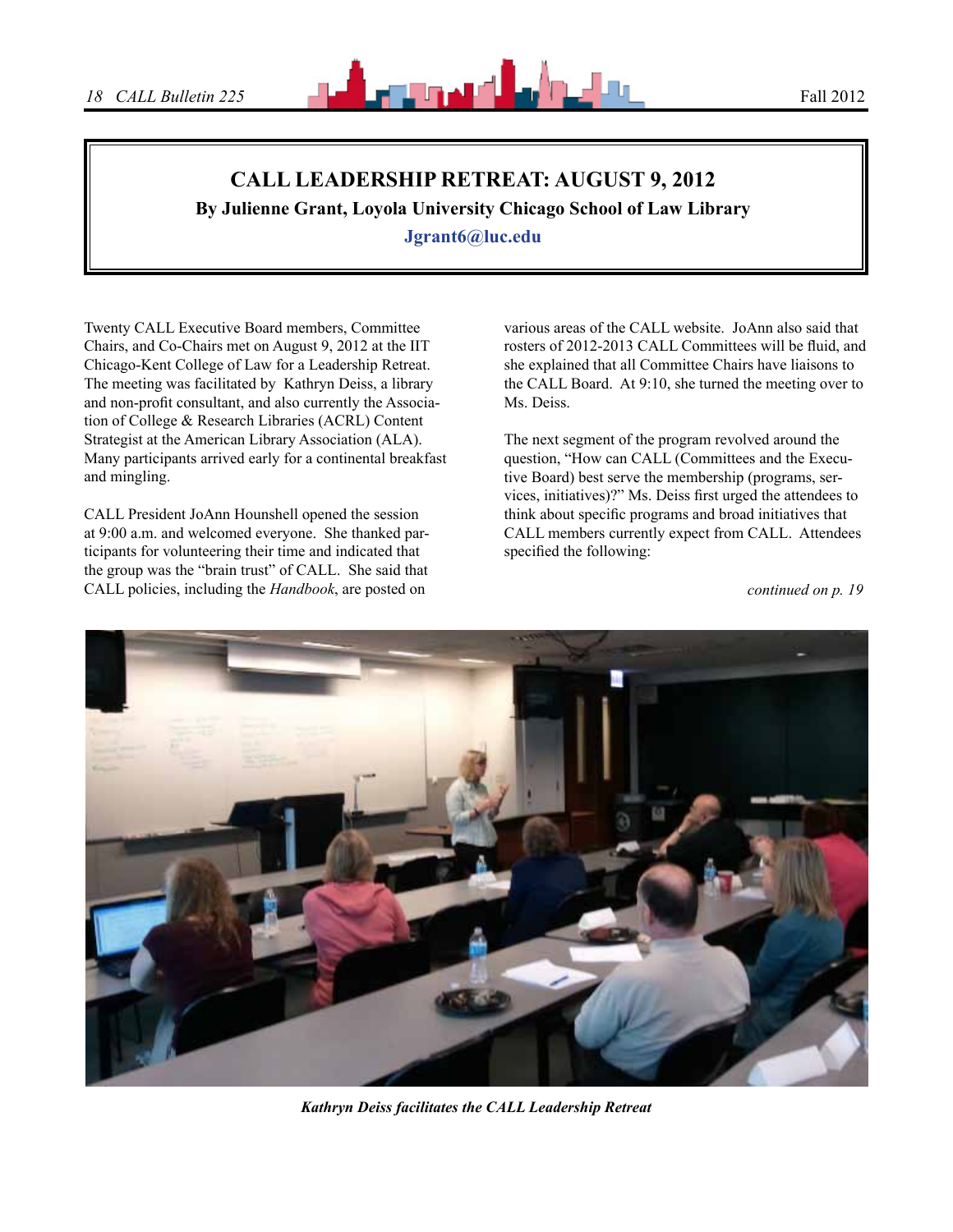

## **CALL Leadership Retreat** *cont. from p. 18*

Networking; Educational Opportunities; Providing Community; Jobs/Career Development; Resource Sharing; Rebranding (of law libraries and associated positions); Awareness of Legislative/Government Actions; Experiences with Vendors and Products (including what is on the horizon); Service Opportunities; Money (grants & awards); Public Relations (demonstrating the value of the law library to the public and to employers; *i.e.,* advocacy); *CALL Directory*; Publishing/Writing Opportunities; Chapter of AALL; Local Opportunities (since budgets are being cut and conference travel is no longer supported as much); Mentoring; Understanding Wide Range of Public/Users; Promoting the Field of Law Librarianship.

Participants also briefly discussed resources that can help CALL members become better law librarians, and the future viability of a changing and unpredictable field.

After a short break at 9:50, attendees broke up into four small groups for brainstorming. The intention was to try and get more specific about what CALL could do in the next one to two years for the membership; *e.g*., revamping old programs, creating new programs, and attracting new members.

Frank Drake reminded everyone that CALL does have a *Strategic Plan* (2011-2016) and asked JoAnn for an update. The attendees then briefly reviewed the *Strategic Plan*, goal by goal. The group agreed that many of the goals have already been realized. The small groups then met for about half an hour before reconvening to discuss their ideas:

- GROUP 1: Get access for all CALL members to AALL programs; New Continuing Education workshops (suggestions: Institute Days on Project Management/ Competitive Intelligence; Embedded Librarians; Resource Allocation; eBooks); Tap into AALL Speakers Bureau to find more speakers with name recognition to speak at CALL events.
- GROUP 2: Record CALL programs; Develop a formal mentoring program; More networking (more social events not held after work; *e.g.*, social breakfasts or lunches, speed networking, coffee chats and informal roundtable discussions, bowling event).

GROUP 3: Continuing Education program to follow up on AALL (*e.g*., discussion of AALL keynote address); Utilize the *CALL Bulletin* to advertise what's on AALL2go, Outreach to solo practitioners (*e.g.,* CALL members who are willing to contract out to solo practitioners).

GROUP 4: Rebranding programs – education meeting or brown bag; Expand grant opportunities for non-traditional programs (*e.g.,* classes at community colleges, foreign language classes ("Legal Spanish")); Program on how to talk to IT departments.

A brief discussion then ensued about mentoring programs and their difficulties. Attendees also discussed the feasibility of webinars so that people would not have to leave the office; time/money is a big issue and organizations want to know what the payoff is when they send an employee offsite for a program. Participants also discussed the possibility of more social events, but scheduling for these has always been problematic.

A short discussion also ensued about collaborations between CALL Committees. Some suggested combinations were Public Relations/Continuing Education and Membership/Placement & Recruitment. Someone recommended a pre-Business Meeting gathering for new members and Committee Chairs. Another idea was to have one new member sit at each table at CALL Business Meetings. One attendee also suggested a special luncheon for mentors and mentees. Another Retreat participant indicated that there used to be an annual luncheon where mentors and mentees would be seated at the same table.

At 11:30 a.m., Debbie Ginsberg demonstrated how to update the new CALL website. Each CALL Committee can now maintain its own content. Debbie also provided detailed handouts on how to do the updating. There is a "Publishing Help" section that serves like FAQs; her handouts will also be posted there. Debbie also explained that there is infinite capacity to post media--videos, podcasts, etc.

JoAnn adjourned the Retreat at 11:48 a.m. and thanked the participants for their attendance.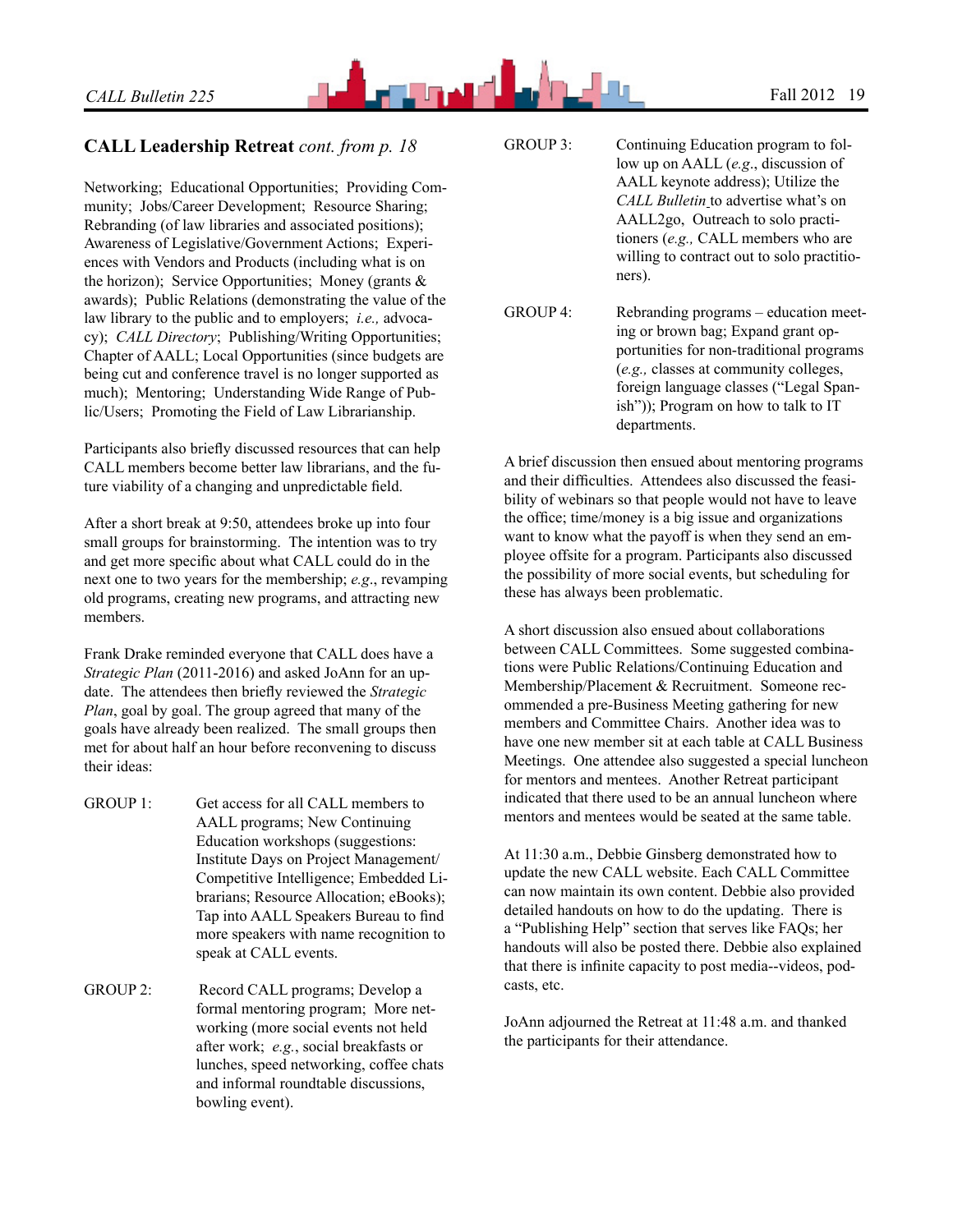

## **TechBuzz: Cool Tools Round-Up – Boston**

**Guest Columnists: Ben Carlson and Carla Wale, Northern Illinois University College of Law [bcarlson@niu.edu,](mailto:bcarlson@niu.edu) [cwale@niu.edu](mailto:cwale@niu.edu)**

For the third year in a row at the AALL Annual Meeting, the Computing Services SIS organized a "Cool Tools Café" session to show off newer tech tools for law librarians. Presenters from a wide range of law

libraries presented at 18 different tech "stations" during the session. We asked a select group of presenters to summarize their tech tool and their experience at Cool Tools in Boston, and here is what they had to say.

Ben Carlson (Northern Illinois University Law Library) demonstrated how to make video tutorials using two screencasting programs, Jing and Camtasia. These programs are great for creating narrated walkthrough videos of programs and websites and are very simple to use. One of the more impressive features of these tools is that they make it quite easy to create a video and upload it to a hosting service for streaming or embed the video directly on a website or course management page for quick access.

Jessica Randall (University of Connecticut Law Library) showed some free tools for web conferencing and webinars. Using websites such as Meetings.io, AnyMeeting. com, or MeetingBurner.com, users can set up or attend a remote conference online for web conferencing or webinars. Jessica indicated people seemed most impressed by the ability to create permanent meeting rooms in Meetings.io, which could significantly impact reference service and legal research teaching.

Cindy Bassett (University of Missouri Law Library), Debbie Ginsberg (IIT/Chicago-Kent Law Library), and Roberta Woods (University of Hawaii Law Library) brought examples of mind-mapping software, enabling users to collaborate on projects and express concepts visually. Mindomo, MindManager, and iThoughtsHD provide an intuitive interface to show ideas and relationships visually for a low cost. According to Cindy, "the feature that seemed to make the biggest impression on

attendees was that you could present directly from the mindmap, much as you would from Prezi."

Using iBooks Author, Carli Spina (Harvard Law Library) showed how to combine text, photos, and interactive elements to create an ebook for the iPad in very little time. Using the tools provided, iBooks Author allows users to place photos and interactive slideshows anywhere on the page, quickly create a glossary that is linked directly from the text of the book, and distribute the book digitally. The function that most impressed attendees, in Carli's opinion, was the drop-and-drag interface, which allows users to embed charts, graphs, and widgets without knowing any code.

Carla Wale (Northern Illinois University Law Library) demonstrated RDM+, Remote Desktop for Mobiles, which is an app that enables the user to remotely access their computer using their iPad, tablet, or smart phone. The best feature of this tool is the ease with which users can edit documents, run programs, and control the multimedia center on their computer from virtually anywhere using their mobile device. Attendees were surprised by how sophisticated the app was compared to other similar products, especially considering the modest price tag of \$9.99.

Jordan Gilbertson (Lincoln Memorial University Law Library) introduced the iPad app Doceri, which enables wireless control of a computer from any spot in the same room. Users can launch and annotate documents in real time, including Keynote and PowerPoint presentations, and use their iPad as an interactive whiteboard. Jordan likes the freedom that Doceri provides by liberating users from the lectern, podium, or computer and allowing them to move around the classroom to engage with students.

Ellen Richardson (University of South Carolina Law Library) and Liz Johnson (Wake Forest University Law Library) showed attendees how to use a variety of appli-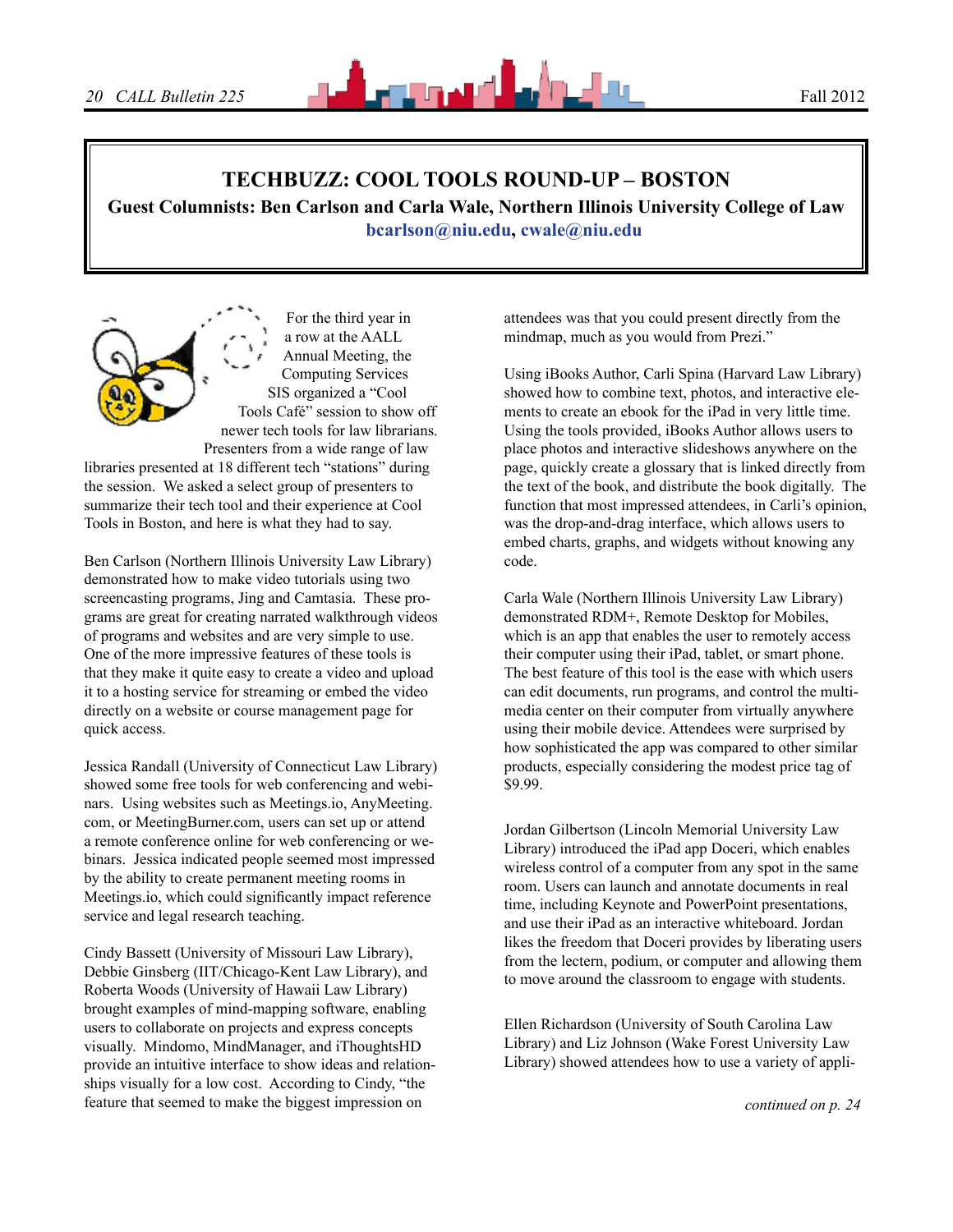# **The National Declassification Center Discussed at AALL By Deborah Darin, Loyola University School of Law Library**

**ddarin@luc.edu**

One of the livelier sessions at AALL this year featured a discussion about the National Declassification Center (NDC), which was established by executive order on December 29, 2009. President Obama's directive gave the NDC a deadline of December 31, 2013 to declassify and release about 400 million pages of documents to the public. (Executive Order 13526, Classified National Security Information, see [http://www.gpo.gov/fdsys/pkg/FR-2010-](http://www.gpo.gov/fdsys/pkg/FR-2010-01-05/pdf/E9-31418.pdf) [01-05/pdf/E9-31418.pdf](http://www.gpo.gov/fdsys/pkg/FR-2010-01-05/pdf/E9-31418.pdf))

NDC Director Sheryl J. Shenberger works at the National Archives where the program is housed. She described some successes but acknowledged the immense backlog would likely increase before next year's deadline. She encouraged citizens to communicate with NARA via its website to advocate for clearance of specific items, because NARA will prioritize based on demand. A significant problem is that NARA ultimately is not deciding whether an item can be declassified, rather, the agency sources for the documents are. Usually this includes the Department of Energy, because the Atomic Energy Act security protocols control most documents that are categorized as restricted or formerly restricted. Often, several agencies can be involved, serially in most cases, further slowing progress.

Nate Jones, the other speaker at the AALL program and the FOIA coordinator at George Washington University's national security archive, strongly holds the view that NARA should be given the authority to do the actual declassification, and that the agencies have not followed President Obama's instructions to avoid referrals and extra reviews of most documents. Three years after the President's order, only about 6 percent, or 23 million, of the pages have been processed.

For much more information, I refer you to the website of the National Security Archive at George Washington Unviersity, <http://www.gwu.edu/~nsarchiv/>and Nate Jones' posts on *Unredacted*, the institute's blog: [http://](http://nsarchive.wordpress.com/author/natebjones/) [nsarchive.wordpress.com/author/natebjones/](http://nsarchive.wordpress.com/author/natebjones/)

The website for NARA's National Declassification Center is <http://www.archives.gov/declassification/>.

# **PEOPLE & PLACES**

**By Therese Clarke Arado, Northern Illinois University tclarke@niu.edu**

**Christine Klobucar, Neal, Gerber & Eisenberg LLP cklobucar@ngelaw.com**

**Welcome New Members:**

**Lucy Robbins** Loyola University Chicago, School of Law Library [lrobbi2@luc.edu](mailto:lrobbi2@luc.edu)

**Carla Wale** Northern Illinois University, College of Law Library [cwale@niu.edu](mailto:cwale@niu.edu)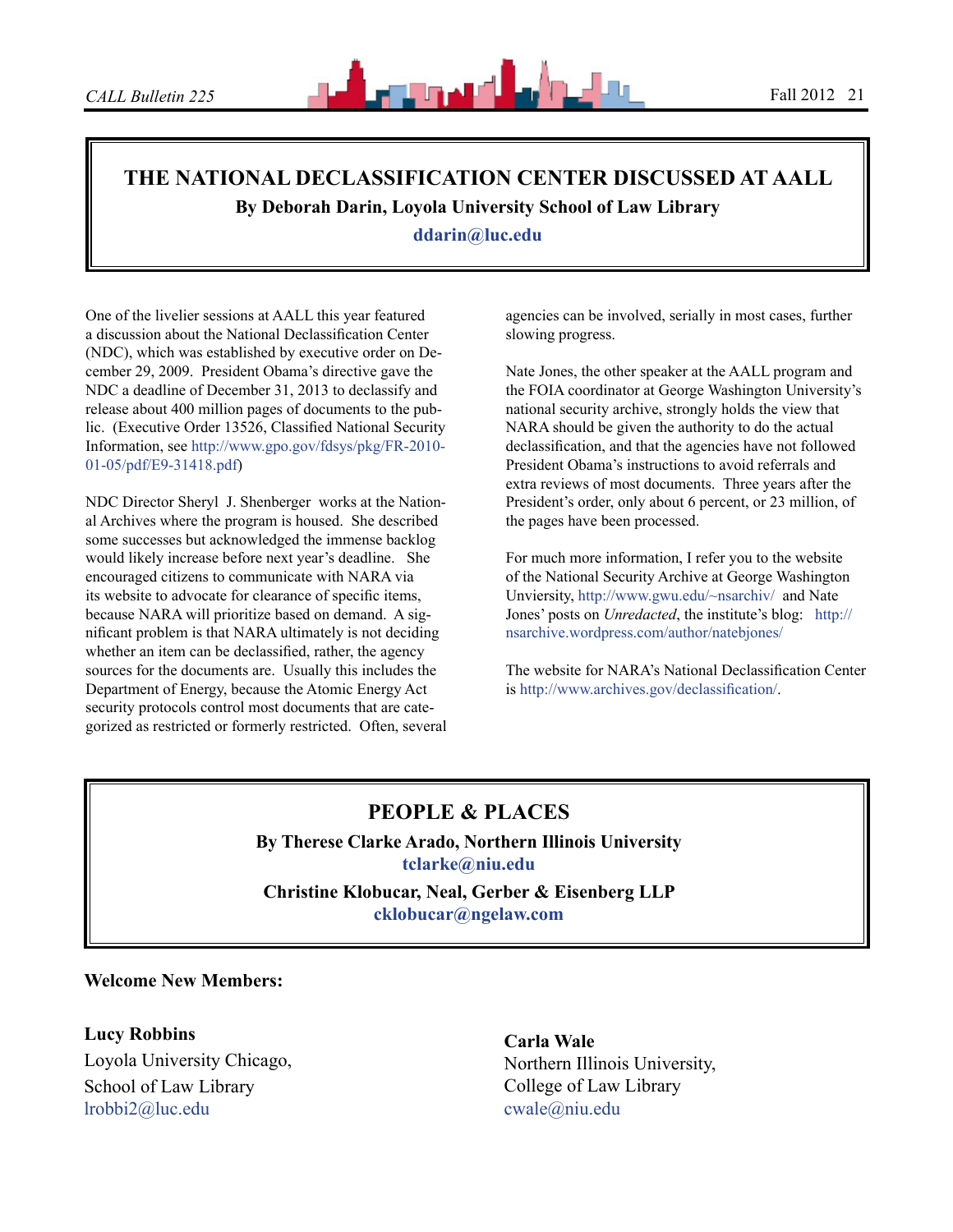# **Experience October in the Vale of Paradise: Come to the ORALL Annual Meeting**

Fun Fact: Did you know that Valparaiso is Spanish for "Vale of Paradise"? That alone should inspire you to check out this year's ORALL (Ohio Regional Association of Law Libraries) annual meeting in Valparaiso, Indiana. If you need more details to convince you to go, read on!

I have always felt that CALL members have a pretty good deal when it comes to meetings. Because our chapter comprises a relatively small geographical area, we are able to meet quite frequently—four business luncheons per year. If only other chapters could be so lucky. The only problem, I think, is that most of us are in such a hurry to get back to work after the meetings end, that we sometimes do not have time to really network, get to know our fellow CALL members, and share ideas about what our member libraries are doing. The length and format of the ORALL annual meeting allows for those types of interactions.

For those of you not familiar, Valparaiso University is located in Northwest Indiana, about 60 miles east of Downtown. Despite its distance from Chicago, the Valpo Law Library has been home to several devoted CALL members, including Past Presidents Naomi Goodman and Sally Holterhoff and former Executive Board member and *Bulletin* co-editor, Gail Hartzell, and several CALL committee members throughout the years. While we who work in Chicago may take a couple hours off (if we're lucky) to attend CALL luncheons, Valpo Law librarians spend double that time just riding the train to get to the meetings. Now that's true devotion.

Because of Valpo's location, the librarians are members of not only CALL, but also ORALL. And they are just as active—at least two Past Presidents of ORALL have been Valpo law librarians.

ORALL is comprised of law libraries from Ohio, Indiana, and Kentucky. Because it covers such a large area, members travel each year to an annual meeting at a host city in the Ohio Region. This year, the ORALL annual meeting takes place in Valparaiso, Indiana—as I mentioned, only 60 miles from downtown Chicago. As it is

so close, the ORALL Board has graciously invited CALL members to attend this year's meeting, from the evening of October 17 through 19, 2012. If you can't take three days off of work, ORALL is offering a discounted one-day pass for Thursday, October 18. The meeting will be held at the brand spanking new Valparaiso Student Center. Be there or be square!

Full disclosure: I've worked at Valpo Law Library, so I am biased. Still, I think that CALL members should definitely attend this annual meeting. It will definitely be worth your time.

Unlike our CALL business meetings, the multipleday session allows for more time for interesting educational sessions, similar to programs at the AALL annual meeting. I still apply tips about teaching legal research that I learned as a new librarian at my first ORALL meeting in Columbus, OH. In 2010, a session on the criminal and legal actions that arose from the Kent State shootings featured ORALL member and Akron (Ohio) Law Librarian Alan Canfora, one of the nine surviving victims of the incident. In addition to the educational programs, attendees have ample time to network. Because members are not rushing to get back to the office after each session, the ORALL annual meetings lend themselves to a much more relaxed atmosphere, in which librarians can share ideas and innovations. The best ideas and collaborations often come serendipitously from these kinds of meetings, so these opportunities to meet new librarians are not to be missed! Who knows – you may meet someone to partner with on your next big project.

If you are able to stay in Valpo for the entire three days, be sure to partake in the events outside of the educational sessions and business meeting. On Wednesday night, ORALL will host an opening reception at County Line Orchard in Valparaiso, complete with hay rides, a corn maze, campfires, and smores. Thursday night will feature a Dutchtreat dinearound, where groups of librarians can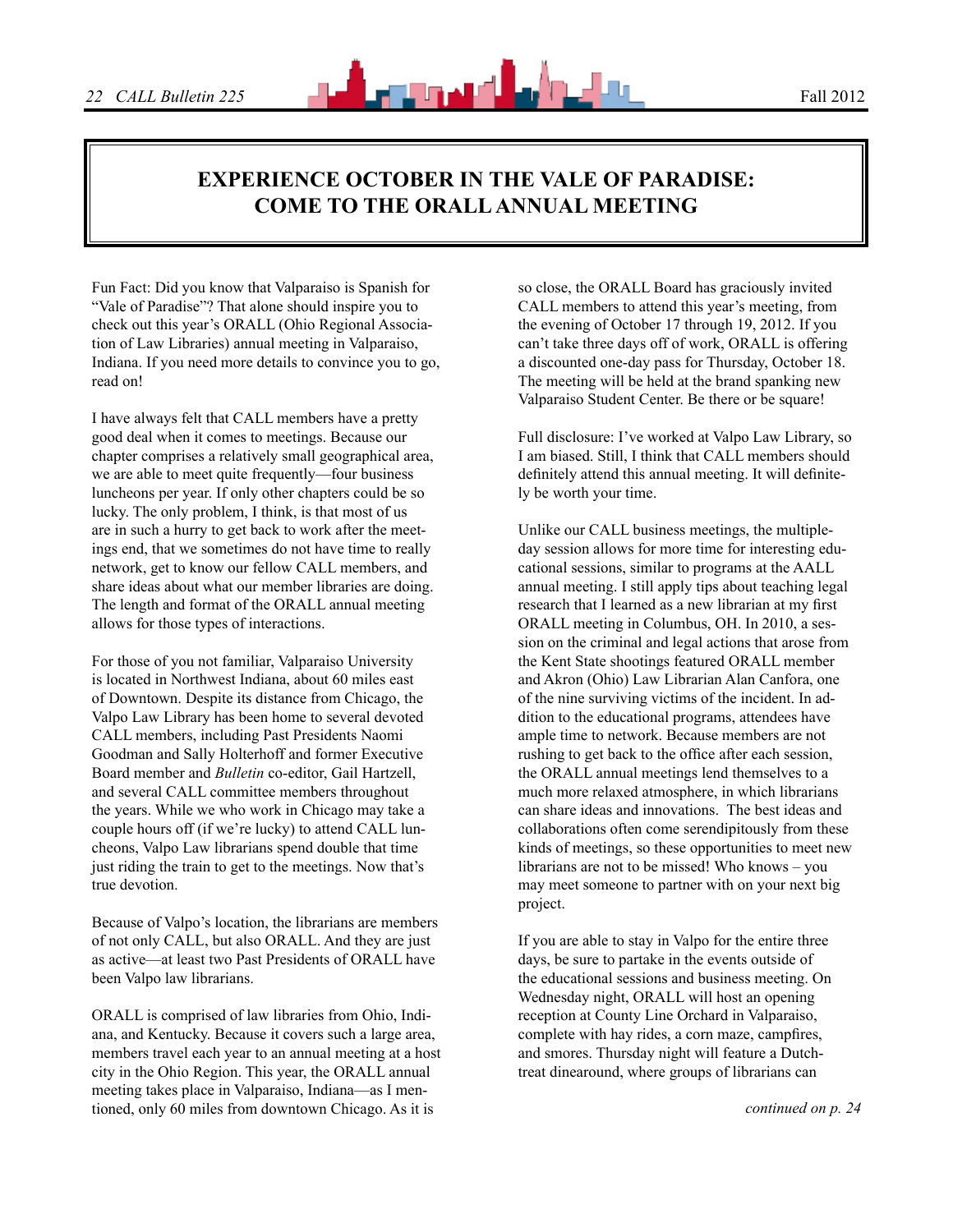# **Submit a Program Proposal for AALL 2013 in Seattle**

Were you inspired by the AALL programs you saw or heard this year in Boston? Have you talked (blogged or tweeted) with a colleague or two about what would make for an even better program next year? Please consider submitting a program proposal for the 2013 AALL Annual Meeting and Conference in Seattle, July 13-16.

Starting September 6, you may use the online Program and Workshop Proposal Collection site to develop your proposal in your own workspace, share it with your colleagues, and **submit it online by October 15**. [Helpful resources for program](http://www.aallnet.org/conference/education/future-meetings/program-proposers)  [proposers](http://www.aallnet.org/conference/education/future-meetings/program-proposers) can be found online.

# rethink YOUR VALUE AALL 2013 · Seattle · July 13-16

106th Annual Meeting & Conference

# **CALL Meeting Schedule 2012-2013**

## **Business Meetings**

- September 20, 2012 (Thurs.)
- November 15, 2012 (Thurs.)
- February 20, 2013 (Wed.)
- May 15, 2013 (Wed.)



*Details will be posted as they become available. Dates subject to change.*

# **Executive Board Meetings**

- August 14, 2012 (Tues.)
- September 11, 2012 (Tues.)
- October  $9, 2012$  (Tues.)
- November 13, 2012 (Tues.)
- December 11, 2012 (Tues.)
- January 8, 2013 (Tues.)
- February 12, 2013 (Tues.)
- March 12, 2013 (Tues.)
- April 9, 2013 (Tues.)
- May 14, 2013 (Tues.)